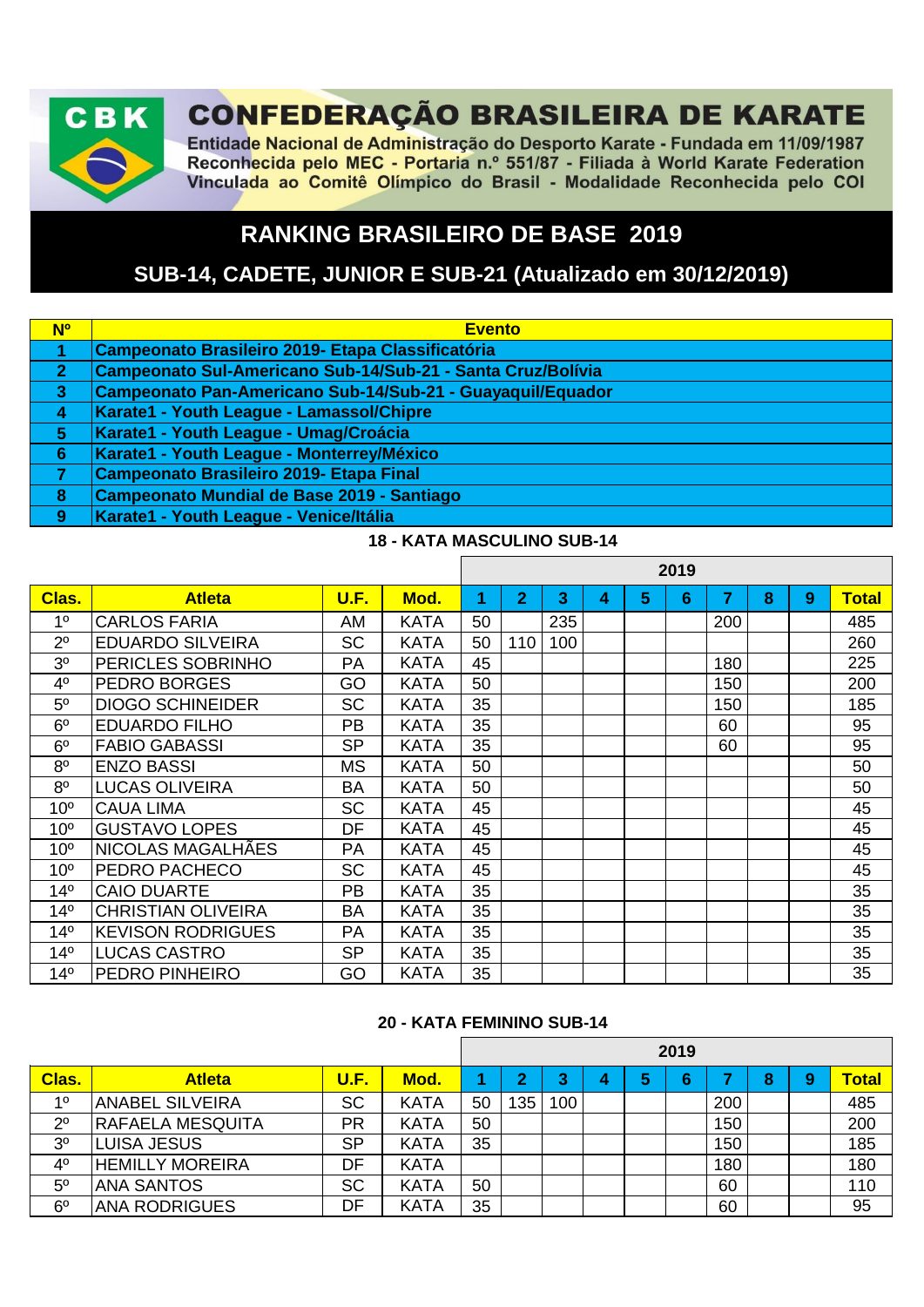| 70              | <b>JENIFFER COSTA</b>    | <b>RR</b> | <b>KATA</b> | 50 |  |  |  |  | 50 |
|-----------------|--------------------------|-----------|-------------|----|--|--|--|--|----|
| 70              | <b>LAVINIA COSTA</b>     | <b>RJ</b> | <b>KATA</b> | 50 |  |  |  |  | 50 |
| 9 <sup>o</sup>  | <b>INGRYD FELIX</b>      | DF        | <b>KATA</b> | 45 |  |  |  |  | 45 |
| 9 <sup>o</sup>  | <b>JANAINA VARGAS</b>    | <b>SC</b> | <b>KATA</b> | 45 |  |  |  |  | 45 |
| 9 <sup>o</sup>  | LARISSA AMARAL           | AM        | <b>KATA</b> | 45 |  |  |  |  | 45 |
| 9 <sup>o</sup>  | <b>LARISSA ROCHA</b>     | <b>SC</b> | <b>KATA</b> | 45 |  |  |  |  | 45 |
| 9 <sup>o</sup>  | <b>MARIANA SILVA</b>     | <b>MG</b> | <b>KATA</b> | 45 |  |  |  |  | 45 |
| 14 <sup>°</sup> | ALESSANDRA FERREIRA      | <b>SP</b> | <b>KATA</b> | 35 |  |  |  |  | 35 |
| 14 <sup>°</sup> | <b>LETICIA CAETANO</b>   | PA        | <b>KATA</b> | 35 |  |  |  |  | 35 |
| 14 <sup>°</sup> | <b>LUCIANA MOREIRA</b>   | <b>SP</b> | <b>KATA</b> | 35 |  |  |  |  | 35 |
| 14 <sup>°</sup> | <b>MARIANA FIRMO</b>     | <b>SC</b> | <b>KATA</b> | 35 |  |  |  |  | 35 |
| 14 <sup>°</sup> | <b>MARISSOL SARDINHA</b> | <b>BA</b> | <b>KATA</b> | 35 |  |  |  |  | 35 |

#### **22 - KATA MASCULINO CADETE**

|                 |                            |           |             |    |                |     |   |   | 2019 |     |   |   |       |
|-----------------|----------------------------|-----------|-------------|----|----------------|-----|---|---|------|-----|---|---|-------|
| Clas.           | <b>Atleta</b>              | U.F.      | Mod.        | 1  | $\overline{2}$ | 3   | 4 | 5 | 6    | 7   | 8 | 9 | Total |
| 1 <sup>0</sup>  | <b>JULIO GARCIA</b>        | <b>MS</b> | <b>KATA</b> | 50 |                | 100 |   |   |      | 200 |   |   | 350   |
| $2^{\circ}$     | <b>DIOGO BRAGHIM</b>       | <b>SP</b> | <b>KATA</b> | 35 |                |     |   |   |      | 180 |   |   | 215   |
| 3 <sup>o</sup>  | <b>ALEXSANDRO OLIVEIRA</b> | <b>SP</b> | <b>KATA</b> | 45 |                |     |   |   |      | 150 |   |   | 195   |
| 4 <sup>0</sup>  | <b>LUIZ SANTOS</b>         | <b>SE</b> | <b>KATA</b> | 35 |                |     |   |   |      | 150 |   |   | 185   |
| 5 <sup>o</sup>  | <b>GABRIEL GALARÇA</b>     | <b>SC</b> | <b>KATA</b> |    | 110            |     |   |   |      |     |   |   | 110   |
| 6 <sup>o</sup>  | <b>DAVI MUNHOZ</b>         | <b>RR</b> | <b>KATA</b> | 50 |                |     |   |   |      | 60  |   |   | 110   |
| $7^\circ$       | <b>JOSÉ LIMA</b>           | <b>BA</b> | <b>KATA</b> | 35 |                |     |   |   |      | 60  |   |   | 95    |
| 8 <sup>o</sup>  | <b>EDUARDO YOKOTA</b>      | AM        | <b>KATA</b> | 50 |                |     |   |   |      |     |   |   | 50    |
| 8 <sup>0</sup>  | <b>ERICK RUIZ</b>          | <b>SP</b> | <b>KATA</b> | 50 |                |     |   |   |      |     |   |   | 50    |
| 8 <sup>o</sup>  | <b>VINICIUS PEREIRA</b>    | <b>SE</b> | <b>KATA</b> | 50 |                |     |   |   |      |     |   |   | 50    |
| 11 <sup>°</sup> | <b>GABRIEL ALVES</b>       | AM        | <b>KATA</b> | 45 |                |     |   |   |      |     |   |   | 45    |
| 11 <sup>°</sup> | <b>JEAN FARIA</b>          | <b>SE</b> | <b>KATA</b> | 45 |                |     |   |   |      |     |   |   | 45    |
| 11 <sup>°</sup> | <b>MARCOS FARIAS</b>       | <b>SC</b> | <b>KATA</b> | 45 |                |     |   |   |      |     |   |   | 45    |
| 11 <sup>°</sup> | <b>VITOR BORGES</b>        | <b>RO</b> | <b>KATA</b> | 45 |                |     |   |   |      |     |   |   | 45    |
| 15 <sup>o</sup> | <b>BERNARDO REIS</b>       | <b>BA</b> | <b>KATA</b> | 35 |                |     |   |   |      |     |   |   | 35    |
| 15 <sup>o</sup> | JOÃO PEDRO BARBOSA         | <b>SP</b> | <b>KATA</b> | 35 |                |     |   |   |      |     |   |   | 35    |
| 15 <sup>o</sup> | <b>THIAGO ARMOA</b>        | <b>SE</b> | <b>KATA</b> | 35 |                |     |   |   |      |     |   |   | 35    |

#### **24 - KATA FEMININO CADETE**

|                 |                          |           |             |    |                |   |   |   | 2019 |     |   |   |              |
|-----------------|--------------------------|-----------|-------------|----|----------------|---|---|---|------|-----|---|---|--------------|
| Clas.           | <b>Atleta</b>            | U.F.      | Mod.        | 1  | $\overline{2}$ | 3 | 4 | 5 | 6    | 7   | 8 | 9 | <b>Total</b> |
| 1 <sup>0</sup>  | <b>LUISA KLETENBERG</b>  | <b>SC</b> | <b>KATA</b> | 50 | 135            |   |   |   | 80   | 180 |   |   | 445          |
| $2^{\circ}$     | <b>NATHALIA MACUGLIA</b> | <b>SC</b> | <b>KATA</b> | 50 |                |   |   |   | 80   | 150 |   |   | 280          |
| 3 <sup>o</sup>  | <b>NICOLE ORTIZ</b>      | <b>SC</b> | <b>KATA</b> | 35 |                |   |   |   |      | 200 |   |   | 235          |
| 4 <sup>0</sup>  | NATHALIA FARIA           | AM        | <b>KATA</b> | 50 |                | 5 |   |   |      | 150 |   |   | 205          |
| $5^{\circ}$     | <b>ALICE MIRANDA</b>     | <b>SC</b> | <b>KATA</b> |    | 110            |   |   |   |      |     |   |   | 110          |
| 6 <sup>o</sup>  | <b>JAQUELINE ALVES</b>   | DF        | <b>KATA</b> | 35 |                |   |   |   |      | 60  |   |   | 95           |
| 6 <sup>o</sup>  | <b>LETICIA OLIVEIRA</b>  | <b>MG</b> | <b>KATA</b> | 35 |                |   |   |   |      | 60  |   |   | 95           |
| 8 <sup>o</sup>  | <b>BARBARA SILVA</b>     | <b>SP</b> | <b>KATA</b> | 50 |                |   |   |   |      |     |   |   | 50           |
| 8 <sup>o</sup>  | <b>THAIS RODRIGUES</b>   | <b>ES</b> | <b>KATA</b> | 50 |                |   |   |   |      |     |   |   | 50           |
| 10 <sup>o</sup> | <b>LARA GOMES</b>        | <b>SP</b> | <b>KATA</b> | 45 |                |   |   |   |      |     |   |   | 45           |
| 10 <sup>o</sup> | <b>LAURA TEIXEIRA</b>    | GO        | <b>KATA</b> | 45 |                |   |   |   |      |     |   |   | 45           |
| 10 <sup>o</sup> | <b>LETICIA CARDOSO</b>   | <b>SC</b> | <b>KATA</b> | 45 |                |   |   |   |      |     |   |   | 45           |
| 13 <sup>o</sup> | <b>EMILLY CELLA</b>      | <b>SP</b> | <b>KATA</b> | 35 |                |   |   |   |      |     |   |   | 35           |
| 13 <sup>o</sup> | <b>RAPHAELA ARAUJO</b>   | <b>SP</b> | <b>KATA</b> | 35 |                |   |   |   |      |     |   |   | 35           |
| 13 <sup>o</sup> | <b>VALDA SILVA</b>       | <b>RR</b> | <b>KATA</b> | 35 |                |   |   |   |      |     |   |   | 35           |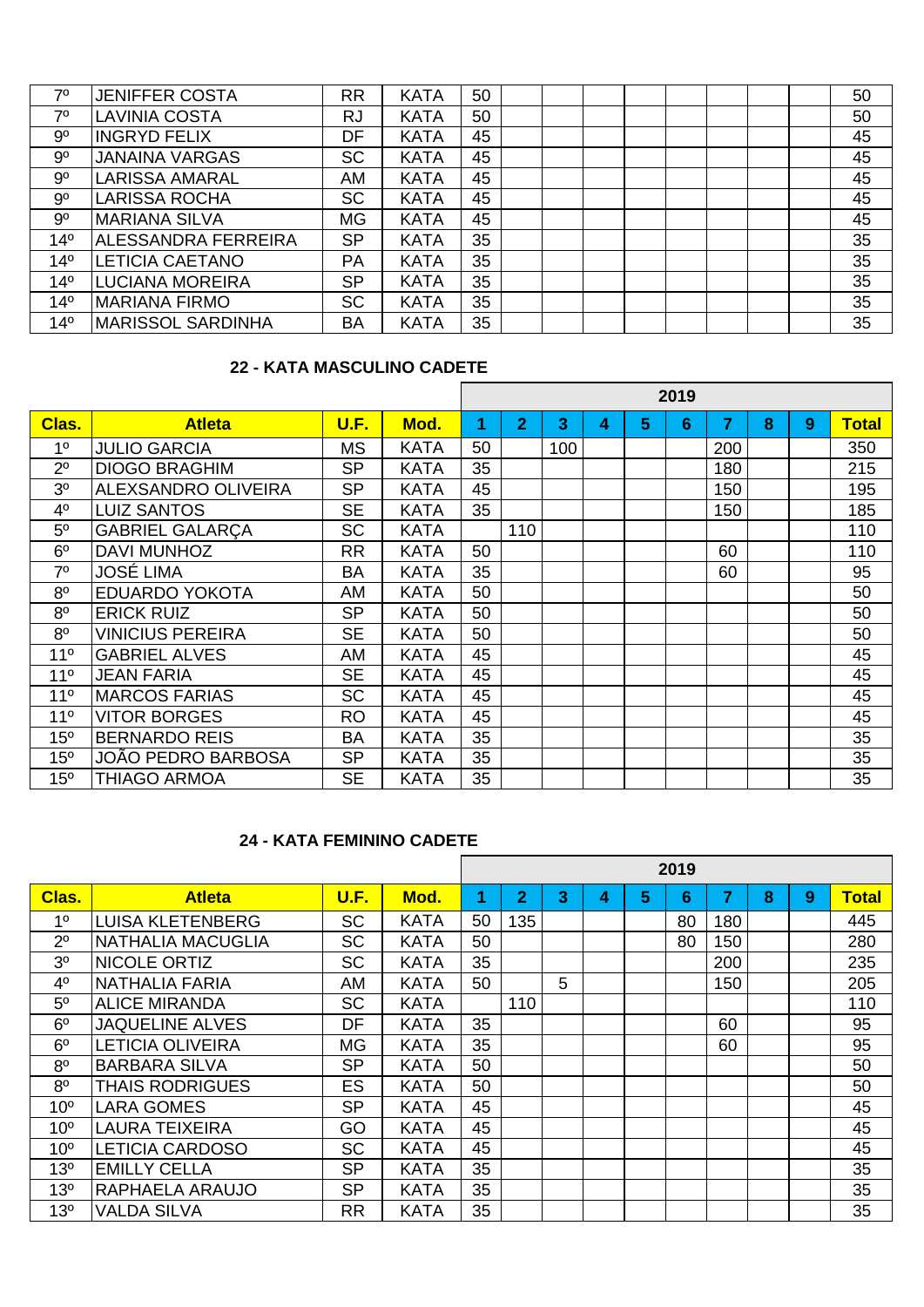# **26 - KATA MASCULINO JUNIOR**

|                 |                             |           |             |    |                |   |   |   | 2019 |     |    |   |              |
|-----------------|-----------------------------|-----------|-------------|----|----------------|---|---|---|------|-----|----|---|--------------|
| Clas.           | <b>Atleta</b>               | U.F.      | Mod.        | 1  | $\overline{2}$ | 3 | 4 | 5 | 6    | 7   | 8  | 9 | <b>Total</b> |
| 1 <sup>0</sup>  | <b>MATHEUS GARCIA</b>       | <b>MS</b> | <b>KATA</b> | 35 |                |   |   |   |      | 180 |    |   | 215          |
| 2 <sup>0</sup>  | <b>GABRIEL TSUDA</b>        | <b>SP</b> | <b>KATA</b> | 50 |                |   |   |   |      | 150 |    |   | 200          |
| 3 <sup>0</sup>  | <b>WENDERSON SCHMOELLER</b> | <b>SC</b> | <b>KATA</b> |    |                |   |   |   |      | 200 |    |   | 200          |
| 4 <sup>0</sup>  | <b>GABRIEL GALARÇA</b>      | <b>SC</b> | <b>KATA</b> | 35 |                |   |   |   | 10   | 150 |    |   | 195          |
| 5 <sup>o</sup>  | RAFAEL LOPES SANTOS         | <b>BA</b> | <b>KATA</b> | 35 |                |   |   |   |      | 60  |    |   | 95           |
| 6 <sup>o</sup>  | CARLOS PURIFICAÇÃO          | <b>BA</b> | <b>KATA</b> |    |                |   |   |   |      | 60  |    |   | 60           |
| 6 <sup>o</sup>  | <b>IZAAC SOARES</b>         | <b>BA</b> | <b>KATA</b> | 50 |                |   |   |   |      |     | 10 |   | 60           |
| 8 <sup>o</sup>  | <b>CARLOS FERREIRA</b>      | <b>RR</b> | <b>KATA</b> | 50 |                |   |   |   |      |     |    |   | 50           |
| 8 <sup>o</sup>  | <b>GABRIEL COSTA</b>        | DF        | <b>KATA</b> | 50 |                |   |   |   |      |     |    |   | 50           |
| 8 <sup>0</sup>  | <b>RAFAEL KIMURA</b>        | <b>PR</b> | <b>KATA</b> | 50 |                |   |   |   |      |     |    |   | 50           |
| 11 <sup>°</sup> | <b>FERNANDO FILHO</b>       | MG        | <b>KATA</b> | 45 |                |   |   |   |      |     |    |   | 45           |
| 11 <sup>°</sup> | JOÃO CONGA                  | <b>PR</b> | <b>KATA</b> | 45 |                |   |   |   |      |     |    |   | 45           |
| 11 <sup>°</sup> | <b>WENDELL FERREIRA</b>     | <b>SP</b> | <b>KATA</b> | 45 |                |   |   |   |      |     |    |   | 45           |
| 11 <sup>°</sup> | <b>WILLIAN SILVA</b>        | <b>SC</b> | <b>KATA</b> | 45 |                |   |   |   |      |     |    |   | 45           |
| 15 <sup>o</sup> | <b>LUIZ NETO</b>            | <b>PA</b> | <b>KATA</b> | 35 |                |   |   |   |      |     |    |   | 35           |
| 15 <sup>o</sup> | <b>PAULO SILVA</b>          | <b>PR</b> | KATA        | 35 |                |   |   |   |      |     |    |   | 35           |
| 15 <sup>o</sup> | <b>PEDRO ALVES</b>          | <b>BA</b> | KATA        | 35 |                |   |   |   |      |     |    |   | 35           |
| 15 <sup>o</sup> | <b>TALES BORDIGNON</b>      | <b>SE</b> | <b>KATA</b> | 35 |                |   |   |   |      |     |    |   | 35           |
| 15 <sup>o</sup> | <b>WALTAIR SANTOS</b>       | <b>RJ</b> | KATA        | 35 |                |   |   |   |      |     |    |   | 35           |

# **28 - KATA FEMININO JUNIOR**

|                 |                            |           |             |    |                |     |   |   | 2019            |     |   |   |              |
|-----------------|----------------------------|-----------|-------------|----|----------------|-----|---|---|-----------------|-----|---|---|--------------|
| Clas.           | <b>Atleta</b>              | U.F.      | Mod.        | 1  | $\overline{2}$ | 3   | 4 | 5 | 6               | 7   | 8 | 9 | <b>Total</b> |
| 1 <sup>0</sup>  | <b>SABRINA HAYASHI</b>     | <b>SP</b> | <b>KATA</b> | 50 |                | 135 | 5 |   |                 | 150 |   |   | 340          |
| 2 <sup>0</sup>  | <b>BRENDA GARRET</b>       | <b>PR</b> | <b>KATA</b> | 35 |                |     |   |   |                 | 200 |   |   | 235          |
| 3 <sup>o</sup>  | <b>THAYANE TEIXEIRA</b>    | <b>SC</b> | <b>KATA</b> | 35 |                |     |   |   |                 | 180 |   |   | 215          |
| 4 <sup>0</sup>  | <b>ALICE LOSEKANN</b>      | <b>SC</b> | <b>KATA</b> | 45 |                |     |   |   |                 | 150 |   |   | 195          |
| 5 <sup>o</sup>  | <b>CAROLAINI PEREIRA</b>   | SC        | <b>KATA</b> |    | 150            |     |   |   |                 |     |   |   | 150          |
| 6 <sup>o</sup>  | <b>MILENA SILVA</b>        | <b>PE</b> | <b>KATA</b> | 50 |                |     |   |   |                 | 60  |   |   | 110          |
| 7 <sup>0</sup>  | <b>MARIANA LIMA</b>        | SC        | <b>KATA</b> | 35 |                |     |   |   |                 | 60  |   |   | 95           |
| 8 <sup>0</sup>  | <b>ALICE MIRANDA</b>       | <b>SC</b> | <b>KATA</b> | 50 |                |     | 5 |   | 10 <sup>°</sup> |     |   |   | 65           |
| 9 <sup>o</sup>  | <b>GIULIANNI ANDREOTTI</b> | <b>SP</b> | <b>KATA</b> | 50 |                |     |   |   |                 |     |   |   | 50           |
| 10 <sup>o</sup> | <b>GABRIELE DOMINGOS</b>   | <b>SP</b> | <b>KATA</b> | 45 |                |     |   |   |                 |     |   |   | 45           |
| 10 <sup>o</sup> | <b>LAIS PEREIRA</b>        | <b>PR</b> | <b>KATA</b> | 45 |                |     |   |   |                 |     |   |   | 45           |
| 10 <sup>o</sup> | <b>YASMIN SILVA</b>        | <b>CE</b> | <b>KATA</b> | 45 |                |     |   |   |                 |     |   |   | 45           |
| 13 <sup>o</sup> | <b>FERNANDA JOAQUIM</b>    | <b>RO</b> | <b>KATA</b> | 35 |                |     |   |   |                 |     |   |   | 35           |
| 13 <sup>o</sup> | <b>FRANCIELE SILVA</b>     | <b>BA</b> | <b>KATA</b> | 35 |                |     |   |   |                 |     |   |   | 35           |
| 13 <sup>°</sup> | <b>MARIA RODRIGUES</b>     | <b>CE</b> | <b>KATA</b> | 35 |                |     |   |   |                 |     |   |   | 35           |
| 13 <sup>o</sup> | <b>MARIANA FREITAS</b>     | <b>SP</b> | <b>KATA</b> | 35 |                |     |   |   |                 |     |   |   | 35           |
| 13 <sup>°</sup> | PAMELA COELHO              | SC        | <b>KATA</b> | 35 |                |     |   |   |                 |     |   |   | 35           |

# **30 - KATA MASCULINO SUB-21**

|                |                       |             |             |    |     |        |  | 2019 |     |  |              |
|----------------|-----------------------|-------------|-------------|----|-----|--------|--|------|-----|--|--------------|
| <b>Clas.</b>   | <b>Atleta</b>         | <b>U.F.</b> | Mod.        |    |     | $\sim$ |  |      |     |  | <b>Total</b> |
| 10             | <b>RAFAEL SANTOS</b>  | <b>MG</b>   | <b>KATA</b> | 50 |     |        |  |      | 200 |  | 250          |
| 20<br>∠        | <b>BRUNO FERREIRA</b> | ES          | <b>KATA</b> | 50 |     |        |  |      | 180 |  | 230          |
| 3 <sup>o</sup> | <b>ILUCAS SANTOS</b>  | <b>SP</b>   | <b>KATA</b> |    | 110 | 100    |  |      |     |  | 210          |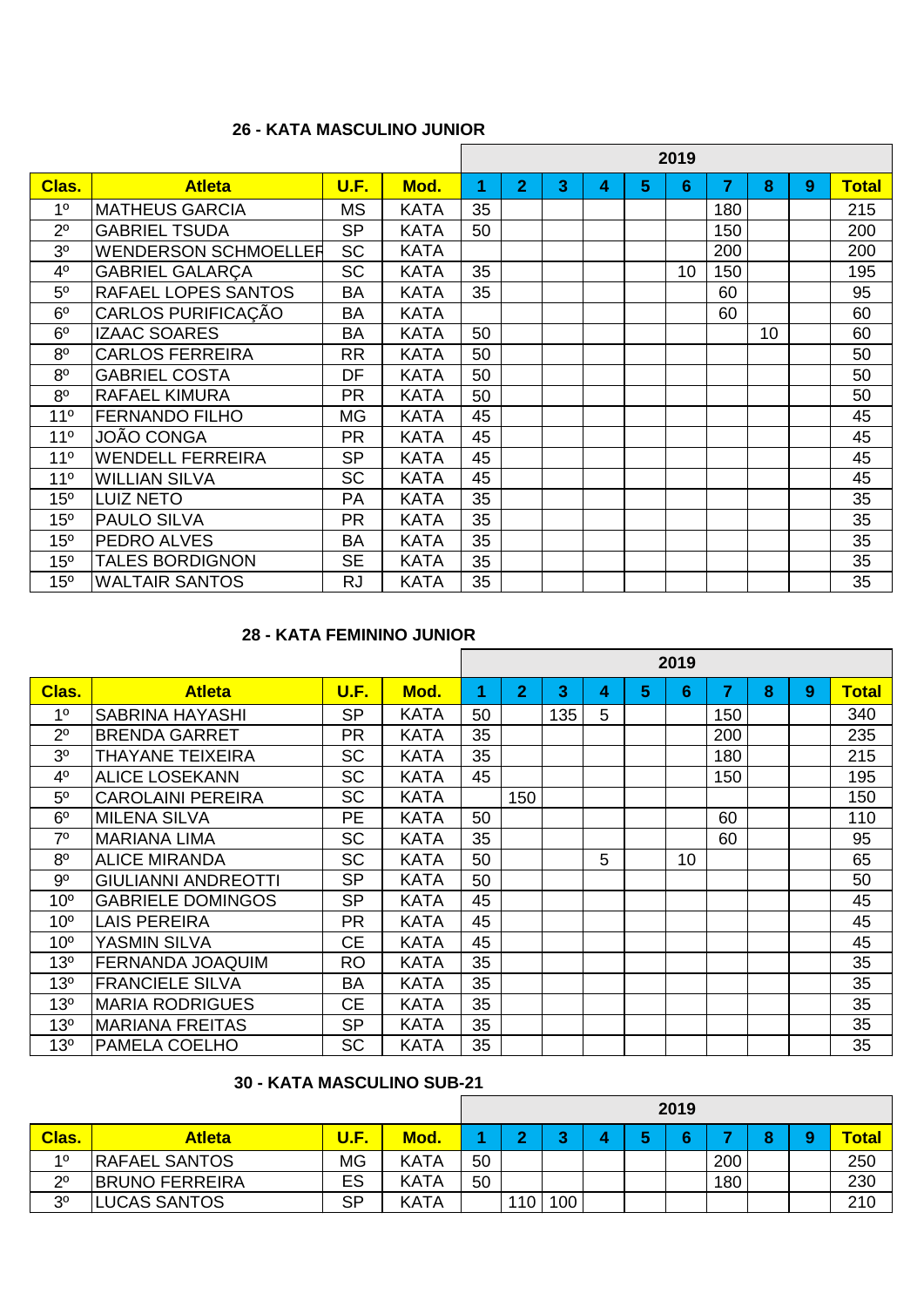| 4 <sup>0</sup>  | <b>IMATHEUS LARA</b>    | <b>MG</b> | <b>KATA</b> | 35 |   |  | 150 |  | 185 |
|-----------------|-------------------------|-----------|-------------|----|---|--|-----|--|-----|
| 4 <sup>0</sup>  | <b>ROBSON CICARELLO</b> | <b>RS</b> | <b>KATA</b> | 35 |   |  | 150 |  | 185 |
| 6 <sup>o</sup>  | <b>JOÃO CARDOSO</b>     | <b>PR</b> | <b>KATA</b> | 45 |   |  | 60  |  | 105 |
| 7 <sup>0</sup>  | <b>LINCOLN SILVA</b>    | <b>MG</b> | <b>KATA</b> | 35 |   |  | 60  |  | 95  |
| 8 <sup>o</sup>  | <b>FELIPE AGRA</b>      | <b>SP</b> | <b>KATA</b> | 50 |   |  |     |  | 50  |
| 8 <sup>o</sup>  | <b>GUILHERME GARCEZ</b> | <b>SE</b> | <b>KATA</b> | 50 |   |  |     |  | 50  |
| 10 <sup>o</sup> | <b>BRUNO ROCHA</b>      | <b>SP</b> | <b>KATA</b> | 45 |   |  |     |  | 45  |
| 10 <sup>o</sup> | <b>LUCAS VIANA</b>      | <b>ES</b> | <b>KATA</b> | 45 |   |  |     |  | 45  |
| 10 <sup>o</sup> | <b>TAYLOR SANTOS</b>    | DF        | <b>KATA</b> | 45 |   |  |     |  | 45  |
| 13 <sup>o</sup> | <b>EDUARDO INAGAKI</b>  | <b>SE</b> | <b>KATA</b> | 35 |   |  |     |  | 35  |
| 13 <sup>o</sup> | <b>KAICK SANTOS</b>     | <b>RJ</b> | <b>KATA</b> | 35 |   |  |     |  | 35  |
| 13 <sup>o</sup> | <b>MOACIR NETO</b>      | <b>BA</b> | <b>KATA</b> | 35 |   |  |     |  | 35  |
| 13 <sup>o</sup> | <b>PEDRO ROCHA</b>      | <b>PR</b> | <b>KATA</b> | 35 |   |  |     |  | 35  |
| 13 <sup>o</sup> | <b>VITOR ANDRADE</b>    | <b>SP</b> | <b>KATA</b> | 35 |   |  |     |  | 35  |
| 18 <sup>o</sup> | <b>EDGARD DIANA</b>     | <b>SP</b> | <b>KATA</b> |    | 5 |  |     |  | 5   |

#### **32 - KATA FEMININO SUB-21**

|                 |                           |           |             |    |                |   |   |   | 2019 |     |   |   |              |
|-----------------|---------------------------|-----------|-------------|----|----------------|---|---|---|------|-----|---|---|--------------|
| Clas.           | <b>Atleta</b>             | U.F.      | Mod.        | 1  | $\overline{2}$ | 3 | 4 | 5 | 6    | 7   | 8 | 9 | <b>Total</b> |
| 1 <sup>0</sup>  | <b>ISADORA HANEL</b>      | <b>SC</b> | <b>KATA</b> | 50 |                |   |   |   |      | 180 |   |   | 230          |
| $2^{\circ}$     | <b>CAROLAINI PEREIRA</b>  | <b>SC</b> | <b>KATA</b> |    |                |   |   |   |      | 200 |   |   | 200          |
| 3 <sup>0</sup>  | <b>CAMILA LUGHETTI</b>    | <b>SP</b> | <b>KATA</b> | 45 |                |   |   |   |      | 150 |   |   | 195          |
| 4 <sup>0</sup>  | <b>SARAH MESQUITA</b>     | <b>PR</b> | <b>KATA</b> | 35 |                |   |   |   |      | 150 |   |   | 185          |
| 5 <sup>o</sup>  | <b>BEATRIZ THIHARA</b>    | <b>PR</b> | <b>KATA</b> | 45 | 110            |   |   |   |      |     |   |   | 155          |
| 6 <sup>o</sup>  | <b>SABRINA PEREIRA</b>    | <b>SC</b> | <b>KATA</b> |    | 135            |   |   |   |      |     |   |   | 135          |
| $7^\circ$       | <b>NAYARA PAULA</b>       | <b>SP</b> | <b>KATA</b> | 50 |                |   |   |   |      | 60  |   |   | 110          |
| 7 <sup>0</sup>  | <b>RACHEL FREIAS</b>      | <b>SP</b> | <b>KATA</b> | 50 |                |   |   |   |      | 60  |   |   | 110          |
| $9^{\circ}$     | <b>LIVIA SILVA</b>        | PA        | <b>KATA</b> | 50 |                |   |   |   |      |     |   |   | 50           |
| $9^{\circ}$     | <b>STEPHANY OLIVEIRA</b>  | <b>SC</b> | <b>KATA</b> | 50 |                |   |   |   |      |     |   |   | 50           |
| 11 <sup>°</sup> | <b>GIOVANNA MELLO</b>     | <b>SP</b> | <b>KATA</b> | 45 |                |   |   |   |      |     |   |   | 45           |
| $11^{\circ}$    | <b>MACELLE SILVA</b>      | <b>BA</b> | <b>KATA</b> | 45 |                |   |   |   |      |     |   |   | 45           |
| 13 <sup>o</sup> | <b>BRENDA SILVA</b>       | <b>SP</b> | <b>KATA</b> | 35 |                |   |   |   |      |     |   |   | 35           |
| 13 <sup>o</sup> | <b>CAROLINA RODRIGUES</b> | <b>MG</b> | <b>KATA</b> | 35 |                |   |   |   |      |     |   |   | 35           |
| 13 <sup>o</sup> | <b>DANIELY SILVA</b>      | DF        | <b>KATA</b> | 35 |                |   |   |   |      |     |   |   | 35           |
| 13 <sup>o</sup> | <b>LAURA LOSEKANN</b>     | <b>SC</b> | <b>KATA</b> | 35 |                |   |   |   |      |     |   |   | 35           |
| 13 <sup>o</sup> | <b>LETICIA ALMEIDA</b>    | <b>RJ</b> | <b>KATA</b> | 35 |                |   |   |   |      |     |   |   | 35           |
| 13 <sup>o</sup> | <b>LUISA ORSINI</b>       | <b>SP</b> | <b>KATA</b> | 35 |                |   |   |   |      |     |   |   | 35           |

# **105 - KUMITE MASCULINO SUB-14 -35KG**

|                |                          |           |               |    |                |   |   |   | 2019 |                  |   |   |              |
|----------------|--------------------------|-----------|---------------|----|----------------|---|---|---|------|------------------|---|---|--------------|
| Clas.          | <b>Atleta</b>            | U.F.      | Mod.          |    | $\overline{2}$ | 3 | 4 | 5 | 6    |                  | 8 | 9 | <b>Total</b> |
| 10             | <b>RAFAEL CARMO</b>      | <b>MG</b> | <b>KUMITE</b> | 35 |                |   |   |   |      | 200              |   |   | 235          |
| 2 <sup>0</sup> | <b>PEDRO BORGES</b>      | GO        | <b>KUMITE</b> | 50 |                |   |   |   |      | 180              |   |   | 230          |
| 3 <sup>0</sup> | <b>CARLOS DANIEL</b>     | <b>SP</b> | <b>KUMITE</b> | 45 |                |   |   |   |      | 150              |   |   | 195          |
| 3 <sup>0</sup> | <b>PERICLES SOBRINHO</b> | PA        | <b>KUMITE</b> | 45 |                |   |   |   |      | 150 <sub>1</sub> |   |   | 195          |
| 5 <sup>0</sup> | <b>ENZO SILVA</b>        | <b>SP</b> | <b>KUMITE</b> | 50 |                |   |   |   |      | 60               |   |   | 110          |
| 5 <sup>0</sup> | YAN SILVA                | <b>RN</b> | <b>KUMITE</b> | 50 |                |   |   |   |      | 60               |   |   | 110          |
| 70             | <b>FABIO GABASSI</b>     | <b>SP</b> | <b>KUMITE</b> | 50 |                |   |   |   |      |                  |   |   | 50           |
| 8 <sup>o</sup> | <b>EDUARDO FILHO</b>     | <b>PB</b> | <b>KUMITE</b> | 45 |                |   |   |   |      |                  |   |   | 45           |
| $9^{\circ}$    | PEDRO PACHECO            | <b>SC</b> | <b>KUMITE</b> | 35 |                |   |   |   |      |                  |   |   | 35           |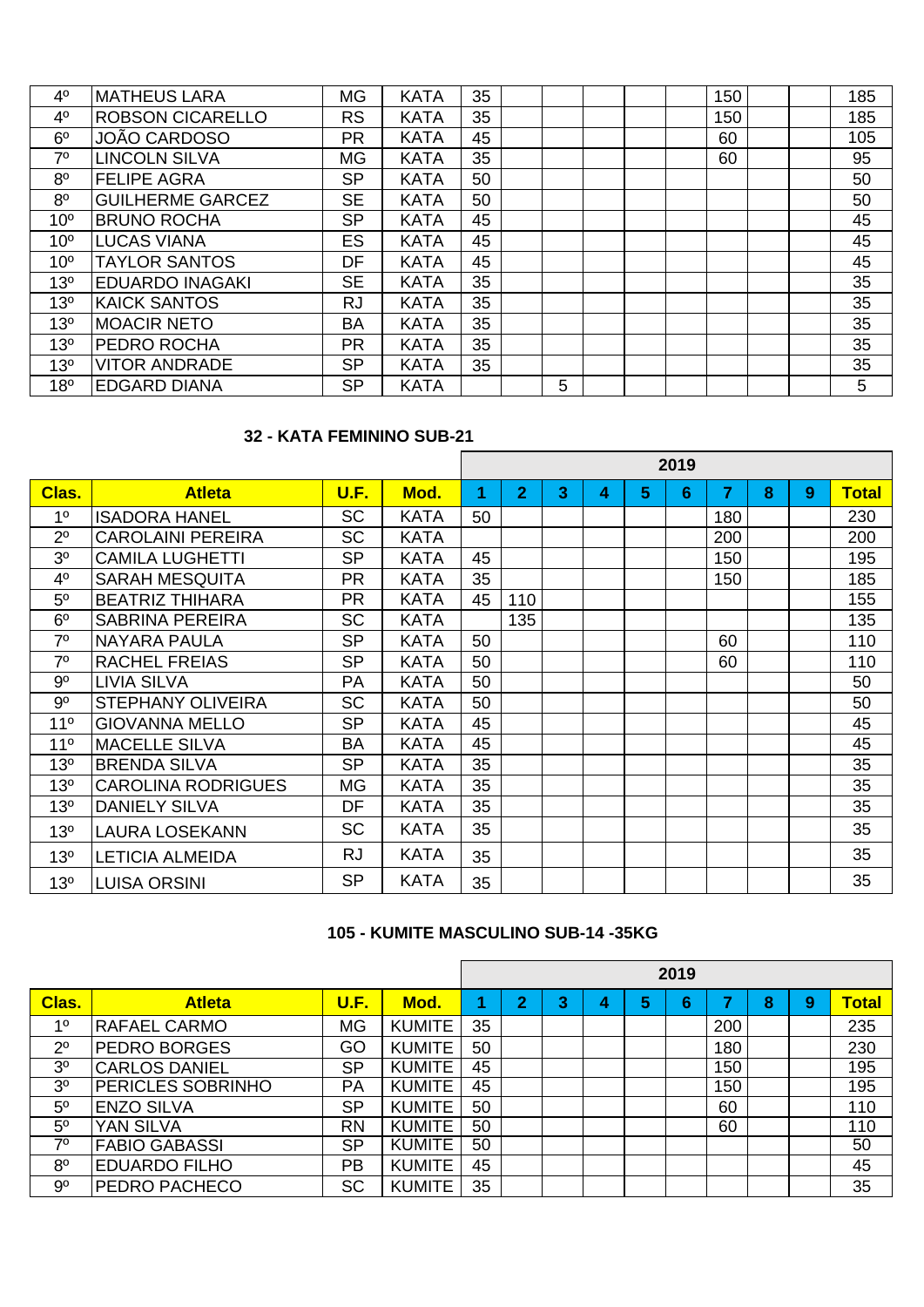# **106 - KUMITE MASCULINO SUB-14 -40KG**

|                |                         |           |               |    |                |   |   |   | 2019 |     |   |   |              |
|----------------|-------------------------|-----------|---------------|----|----------------|---|---|---|------|-----|---|---|--------------|
| Clas.          | <b>Atleta</b>           | U.F.      | Mod.          | 4  | $\overline{2}$ | 3 | 4 | 5 | 6    | 7   | 8 | 9 | <b>Total</b> |
| 1 <sup>0</sup> | <b>FELIPE RODRIGUES</b> | <b>SP</b> | <b>KUMITE</b> | 35 |                |   |   |   |      | 200 |   |   | 235          |
| 2 <sup>0</sup> | <b>EDUARDO LIMA</b>     | <b>RJ</b> | <b>KUMITE</b> | 35 |                |   |   |   |      | 180 |   |   | 215          |
| 3 <sup>o</sup> | <b>ISAAC PACHECO</b>    | <b>SC</b> | <b>KUMITE</b> | 50 |                |   |   |   |      | 150 |   |   | 200          |
| 4 <sup>0</sup> | <b>JEFERSON SILVA</b>   | <b>RN</b> | <b>KUMITE</b> | 45 |                |   |   |   |      | 150 |   |   | 195          |
| $5^{\circ}$    | <b>ERICK FLORENCIO</b>  | <b>SC</b> | <b>KUMITE</b> |    | 135            |   |   |   |      |     |   |   | 135          |
| 6 <sup>o</sup> | <b>PAULO NETO</b>       | <b>PE</b> | <b>KUMITE</b> |    | 110            |   |   |   |      |     |   |   | 110          |
| 7 <sup>0</sup> | <b>PEDRO MATA</b>       | <b>RJ</b> | <b>KUMITE</b> | 45 |                |   |   |   |      | 60  |   |   | 105          |
| 8 <sup>o</sup> | <b>PEDRO GIMENEZ</b>    | <b>SP</b> | <b>KUMITE</b> | 35 |                |   |   |   |      | 60  |   |   | 95           |
| 9 <sup>o</sup> | <b>EMANUEL PINTO</b>    | <b>SC</b> | <b>KUMITE</b> | 50 |                |   |   |   |      |     |   |   | 50           |
| $9^{\circ}$    | <b>GUILHERME SOUZA</b>  | <b>SE</b> | <b>KUMITE</b> | 50 |                |   |   |   |      |     |   |   | 50           |
| $11^{\circ}$   | <b>RYAN LOPES</b>       | <b>SP</b> | <b>KUMITE</b> | 45 |                |   |   |   |      |     |   |   | 45           |
| $12^{\circ}$   | <b>ALISSON ANJOS</b>    | <b>BA</b> | <b>KUMITE</b> | 35 |                |   |   |   |      |     |   |   | 35           |
| $12^{\circ}$   | PEDRO CARVALHO          | <b>BA</b> | <b>KUMITE</b> | 35 |                |   |   |   |      |     |   |   | 35           |
| $12^{\circ}$   | <b>RAFAEL VALADARES</b> | <b>BA</b> | <b>KUMITE</b> | 35 |                |   |   |   |      |     |   |   | 35           |

### **107 - KUMITE MASCULINO SUB-14 -45KG**

|                 |                           |           |               |    |                |     |   |   | 2019 |     |   |   |       |
|-----------------|---------------------------|-----------|---------------|----|----------------|-----|---|---|------|-----|---|---|-------|
| Clas.           | <b>Atleta</b>             | U.F.      | Mod.          | 1  | $\overline{2}$ | 3   | 4 | 5 | 6    | 7   | 8 | 9 | Total |
| 1 <sup>0</sup>  | <b>CARLOS FARIA</b>       | AM        | <b>KUMITE</b> | 50 |                | 270 |   |   |      | 200 |   |   | 520   |
| 2 <sup>0</sup>  | <b>GABRIEL SANTANA</b>    | DF        | <b>KUMITE</b> | 45 |                | 5   |   |   | 170  | 150 |   |   | 370   |
| 3 <sup>0</sup>  | <b>NICOLAS MILESE</b>     | <b>RJ</b> | <b>KUMITE</b> | 50 |                |     |   |   |      | 180 |   |   | 230   |
| 4 <sup>0</sup>  | <b>VINICIUS TAIRA</b>     | MS        | <b>KUMITE</b> | 50 |                |     |   |   |      | 150 |   |   | 200   |
| 5 <sup>0</sup>  | <b>ALEXANDRE ANJOS</b>    | MS        | <b>KUMITE</b> | 45 |                |     |   |   |      | 60  |   |   | 105   |
| 6 <sup>o</sup>  | <b>ROGERIO SILVA</b>      | <b>SC</b> | <b>KUMITE</b> | 35 |                |     |   |   |      | 60  |   |   | 95    |
| 7 <sup>0</sup>  | <b>CAUA FARIA</b>         | <b>SP</b> | <b>KUMITE</b> | 50 |                |     |   |   |      |     |   |   | 50    |
| 7 <sup>0</sup>  | <b>VIRGILIO JUNIOR</b>    | <b>TO</b> | <b>KUMITE</b> | 50 |                |     |   |   |      |     |   |   | 50    |
| 9 <sup>o</sup>  | <b>FELIPE ROSA</b>        | <b>SC</b> | <b>KUMITE</b> | 45 |                |     |   |   |      |     |   |   | 45    |
| $9^{\circ}$     | <b>KEVISON RODRIGUES</b>  | <b>PA</b> | <b>KUMITE</b> | 45 |                |     |   |   |      |     |   |   | 45    |
| $11^{\circ}$    | <b>ALLEXSANDER SOUZA</b>  | <b>RJ</b> | <b>KUMITE</b> | 35 |                |     |   |   |      |     |   |   | 35    |
| 11 <sup>°</sup> | <b>CARLOS TRESSAMN</b>    | <b>ES</b> | <b>KUMITE</b> | 35 |                |     |   |   |      |     |   |   | 35    |
| 11 <sup>°</sup> | <b>GUILHERME SIQUEIRA</b> | <b>SP</b> | <b>KUMITE</b> | 35 |                |     |   |   |      |     |   |   | 35    |
| $11^{\circ}$    | <b>IGOR ELIAS</b>         | GO        | <b>KUMITE</b> | 35 |                |     |   |   |      |     |   |   | 35    |
| 11 <sup>°</sup> | <b>WENDEL SIQUEIRA</b>    | <b>BA</b> | <b>KUMITE</b> | 35 |                |     |   |   |      |     |   |   | 35    |
| $11^{\circ}$    | <b>EDUARDO SILVA</b>      | DF        | <b>KUMITE</b> | 35 |                |     |   |   |      |     |   |   | 35    |

#### **108 - KUMITE MASCULINO SUB-14 -50KG**

|                |                         |           |               |    |                         |        |   |   | 2019 |                  |   |   |              |
|----------------|-------------------------|-----------|---------------|----|-------------------------|--------|---|---|------|------------------|---|---|--------------|
| Clas.          | <b>Atleta</b>           | U.F.      | Mod.          |    | $\overline{\mathbf{2}}$ | າ<br>J | 4 | 5 | 6    |                  | 8 | 9 | <b>Total</b> |
| 10             | <b>IMIGUEL JUNIOR</b>   | <b>MS</b> | <b>KUMITE</b> |    | 110                     | 270    |   |   |      |                  |   |   | 380          |
| 2 <sup>0</sup> | <b>HENRIQUE SANTOS</b>  | <b>SP</b> | <b>KUMITE</b> | 45 |                         |        |   |   |      | 200              |   |   | 245          |
| 3 <sup>0</sup> | <b>GUSTAVO AGUIAR</b>   | <b>SP</b> | <b>KUMITE</b> | 50 |                         |        |   |   |      | 180              |   |   | 230          |
| 4 <sup>0</sup> | <b>IRAFAEL ROSA</b>     | <b>SP</b> | <b>KUMITE</b> | 35 |                         |        |   |   |      | 150              |   |   | 185          |
| 5 <sup>0</sup> | ANDRÉ GUIMARÃES         | PE        | <b>KUMITE</b> |    |                         |        |   |   |      | 150 <sub>1</sub> |   |   | 150          |
| 6 <sup>o</sup> | <b>GABRIEL PAIVA</b>    | <b>MG</b> | <b>KUMITE</b> | 45 |                         |        |   |   |      | 60               |   |   | 105          |
| 70             | <b>DIOGO SCHINEIDER</b> | <b>SE</b> | <b>KUMITE</b> | 35 |                         |        |   |   |      | 60               |   |   | 95           |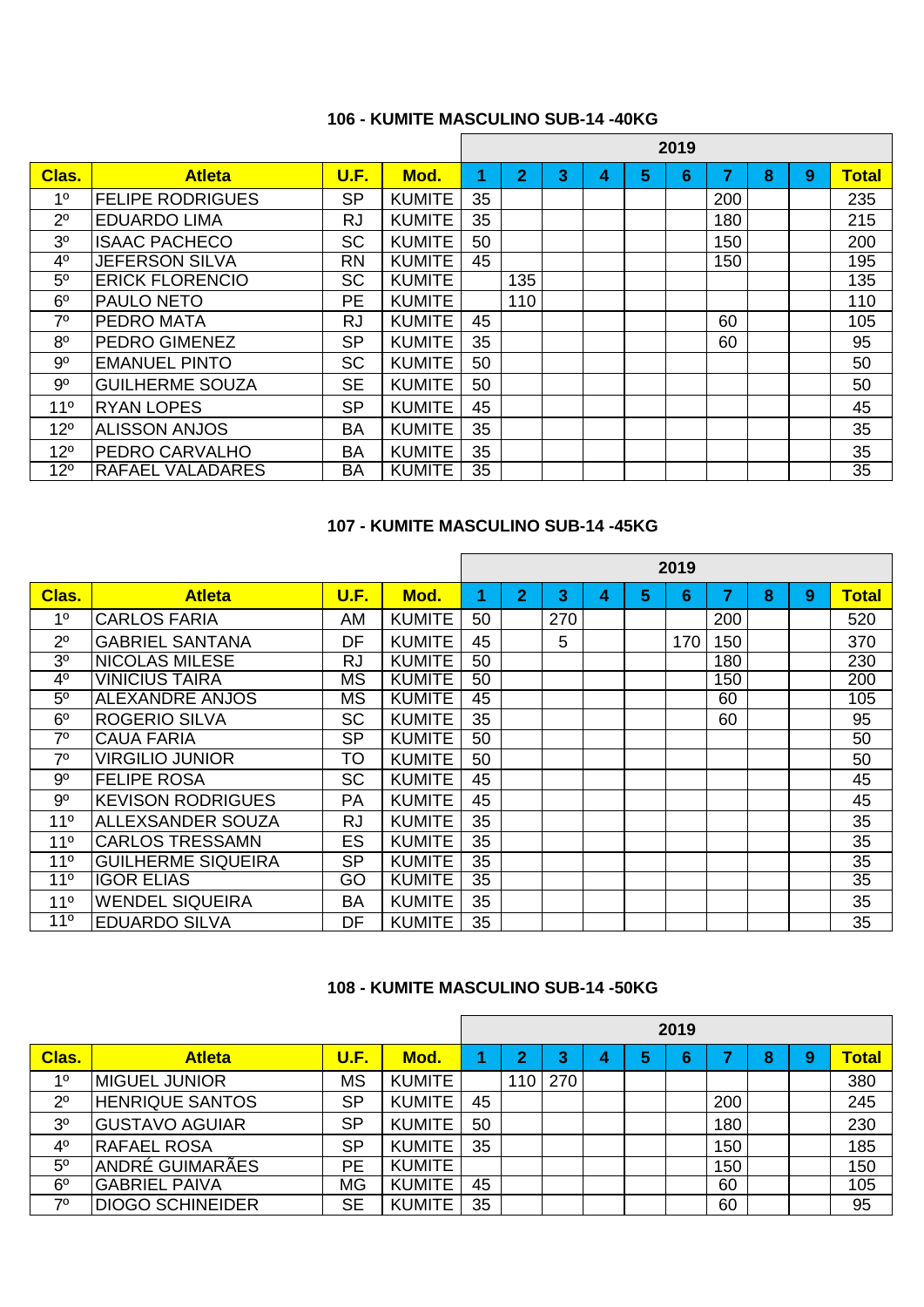| 8 <sup>o</sup>  | <b>CHRISTIAN OLIVEIRA</b>   | <b>BA</b> | <b>KUMITE</b> | 50 |  |  |  |  | 50 |
|-----------------|-----------------------------|-----------|---------------|----|--|--|--|--|----|
| 8 <sup>o</sup>  | <b>FELIPE ROSA</b>          | <b>SC</b> | <b>KUMITE</b> | 50 |  |  |  |  | 50 |
| 8 <sup>o</sup>  | JOÃO ASSUNÇAO               | <b>SP</b> | <b>KUMITE</b> | 50 |  |  |  |  | 50 |
| 8 <sup>o</sup>  | NICOLAS MAGALHÃES           | PA        | <b>KUMITE</b> | 50 |  |  |  |  | 50 |
| 12 <sup>o</sup> | <b>LUIZ MELO</b>            | <b>RJ</b> | <b>KUMITE</b> | 45 |  |  |  |  | 45 |
| 13 <sup>o</sup> | <b>ADLLER FILHO PARENTE</b> | TO        | <b>KUMITE</b> | 35 |  |  |  |  | 35 |
| 13 <sup>o</sup> | <b>DAVI DIAS</b>            | <b>SC</b> | <b>KUMITE</b> | 35 |  |  |  |  | 35 |
| 13 <sup>o</sup> | <b>IGOR SILVA</b>           | <b>MG</b> | <b>KUMITE</b> | 35 |  |  |  |  | 35 |
| 13 <sup>o</sup> | <b>PEDRO ITAVO</b>          | <b>MS</b> | <b>KUMITE</b> | 35 |  |  |  |  | 35 |

#### **109 - KUMITE MASCULINO SUB-14 -55KG**

|                 |                           |           |               |    |                         |     |   |   | 2019 |     |   |   |              |
|-----------------|---------------------------|-----------|---------------|----|-------------------------|-----|---|---|------|-----|---|---|--------------|
| Clas.           | <b>Atleta</b>             | U.F.      | Mod.          |    | $\overline{\mathbf{2}}$ | 3   | 4 | 5 | 6    |     | 8 | 9 | <b>Total</b> |
| 1 <sup>0</sup>  | <b>GUILHERME OLIVEIRA</b> | <b>SP</b> | <b>KUMITE</b> | 50 | 110                     | 270 |   |   |      | 180 |   |   | 610          |
| $2^{\circ}$     | <b>CAIO JUNQUEIRA</b>     | GO        | <b>KUMITE</b> | 50 | 110                     | 100 |   |   | 10   |     |   |   | 270          |
| 3 <sup>0</sup>  | <b>ANDREY NAZARIO</b>     | <b>SC</b> | <b>KUMITE</b> | 35 |                         |     |   |   |      | 200 |   |   | 235          |
| 4 <sup>0</sup>  | <b>GUIDO NETO</b>         | <b>SP</b> | <b>KUMITE</b> | 45 |                         |     |   |   |      | 150 |   |   | 195          |
| $5^{\circ}$     | <b>SAMUEL AZEVEDO</b>     | <b>BA</b> | <b>KUMITE</b> | 35 |                         |     |   |   |      | 150 |   |   | 185          |
| 6 <sup>o</sup>  | <b>ADRIAN RAPPALO</b>     | <b>RJ</b> | <b>KUMITE</b> | 35 |                         |     |   |   |      | 60  |   |   | 95           |
| 6 <sup>o</sup>  | LUCAS OLIVEIRA            | <b>BA</b> | <b>KUMITE</b> | 35 |                         |     |   |   |      | 60  |   |   | 95           |
| 8 <sup>o</sup>  | <b>APPOLO SANTOS</b>      | <b>PE</b> | <b>KUMITE</b> | 50 |                         |     |   |   |      |     |   |   | 50           |
| 8 <sup>o</sup>  | <b>THIAGO FREITAS</b>     | <b>PA</b> | <b>KUMITE</b> | 50 |                         |     |   |   |      |     |   |   | 50           |
| 10 <sup>o</sup> | <b>CARLOS JUNIOR</b>      | <b>RJ</b> | <b>KUMITE</b> | 45 |                         |     |   |   |      |     |   |   | 45           |
| 10 <sup>o</sup> | <b>GABRIEL WEYNE</b>      | <b>CE</b> | <b>KUMITE</b> | 45 |                         |     |   |   |      |     |   |   | 45           |
| $12^{o}$        | <b>HENRIQUE NIVARDO</b>   | <b>SP</b> | <b>KUMITE</b> | 35 |                         |     |   |   |      |     |   |   | 35           |

#### **110 - KUMITE MASCULINO SUB-14 +55KG**

|                 |                         |           |               |    |                |   |   |   | 2019 |     |   |   |              |
|-----------------|-------------------------|-----------|---------------|----|----------------|---|---|---|------|-----|---|---|--------------|
| Clas.           | <b>Atleta</b>           | U.F.      | Mod.          |    | $\overline{2}$ | 3 | 4 | 5 | 6    | 7   | 8 | 9 | <b>Total</b> |
| 1 <sup>0</sup>  | <b>ADEMILTON COSTA</b>  | <b>PA</b> | <b>KUMITE</b> | 50 |                |   |   |   |      | 180 |   |   | 230          |
| $2^{\circ}$     | <b>LAWAN NASCIMENTO</b> | <b>SP</b> | <b>KUMITE</b> |    |                |   |   |   |      | 200 |   |   | 200          |
| 3 <sup>o</sup>  | <b>WLADIMIR SILVA</b>   | <b>SP</b> | <b>KUMITE</b> | 50 |                |   |   |   |      | 150 |   |   | 200          |
| 4 <sup>0</sup>  | <b>LUIZ SOUTO</b>       | <b>BA</b> | <b>KUMITE</b> | 35 |                |   |   |   |      | 150 |   |   | 185          |
| 5 <sup>0</sup>  | <b>MIGUEL SILVA</b>     | <b>SP</b> | <b>KUMITE</b> |    | 150            |   |   |   |      |     |   |   | 150          |
| 6 <sup>o</sup>  | <b>SULIVAN RIBEIRO</b>  | <b>MG</b> | <b>KUMITE</b> | 45 |                |   |   |   |      | 60  |   |   | 105          |
| 7 <sup>0</sup>  | NICOLAS OLIVEIRA        | <b>PR</b> | <b>KUMITE</b> | 35 |                |   |   |   |      | 60  |   |   | 95           |
| 8 <sup>0</sup>  | <b>ARTUR CASSECA</b>    | <b>SP</b> | <b>KUMITE</b> | 50 |                |   |   |   |      |     |   |   | 50           |
| 8 <sup>0</sup>  | <b>CAIO DUARTE</b>      | GO        | <b>KUMITE</b> | 50 |                |   |   |   |      |     |   |   | 50           |
| 8 <sup>o</sup>  | <b>KAIRO FREITAS</b>    | AM        | <b>KUMITE</b> | 50 |                |   |   |   |      |     |   |   | 50           |
| 11 <sup>°</sup> | <b>DANIEL LOPES</b>     | <b>RJ</b> | <b>KUMITE</b> | 45 |                |   |   |   |      |     |   |   | 45           |
| 11 <sup>°</sup> | <b>MURILO CAETANO</b>   | <b>SP</b> | <b>KUMITE</b> | 45 |                |   |   |   |      |     |   |   | 45           |
| 11 <sup>°</sup> | <b>RAFAEL SILV</b>      | <b>SP</b> | <b>KUMITE</b> | 45 |                |   |   |   |      |     |   |   | 45           |
| $14^{\circ}$    | <b>GABRIEL MELO</b>     | <b>SP</b> | <b>KUMITE</b> | 35 |                |   |   |   |      |     |   |   | 35           |

#### **115 - KUMITE FEMININO SUB-14 -35KG**

|                |                         |             |               |    |   |   |   | 2019 |     |   |   |              |
|----------------|-------------------------|-------------|---------------|----|---|---|---|------|-----|---|---|--------------|
| Clas.          | <b>Atleta</b>           | <b>U.F.</b> | Mod.          |    | ∩ | 4 | 5 | 6    |     | 8 | 9 | <b>Total</b> |
| 10             | <b>ANA SANTOS</b>       | <b>SC</b>   | <b>KUMITE</b> | 45 |   |   |   |      | 200 |   |   | 245          |
| 2 <sup>0</sup> | <b>JENNIFER COSTA</b>   | RR          | <b>KUMITE</b> | 50 |   |   |   |      | 180 |   |   | 230          |
| 3 <sup>o</sup> | <b>AGATA PEDROSO</b>    | <b>SC</b>   | <b>KUMITE</b> | 50 |   |   |   |      | 150 |   |   | 200          |
| 3 <sup>o</sup> | <b>KAUANY SANTIAGO</b>  | <b>SP</b>   | <b>KUMITE</b> | 50 |   |   |   |      | 150 |   |   | 200          |
| 5 <sup>0</sup> | <b>GIOVANA PATRICIO</b> | <b>SC</b>   | <b>KUMITE</b> | 45 |   |   |   |      | 60  |   |   | 105          |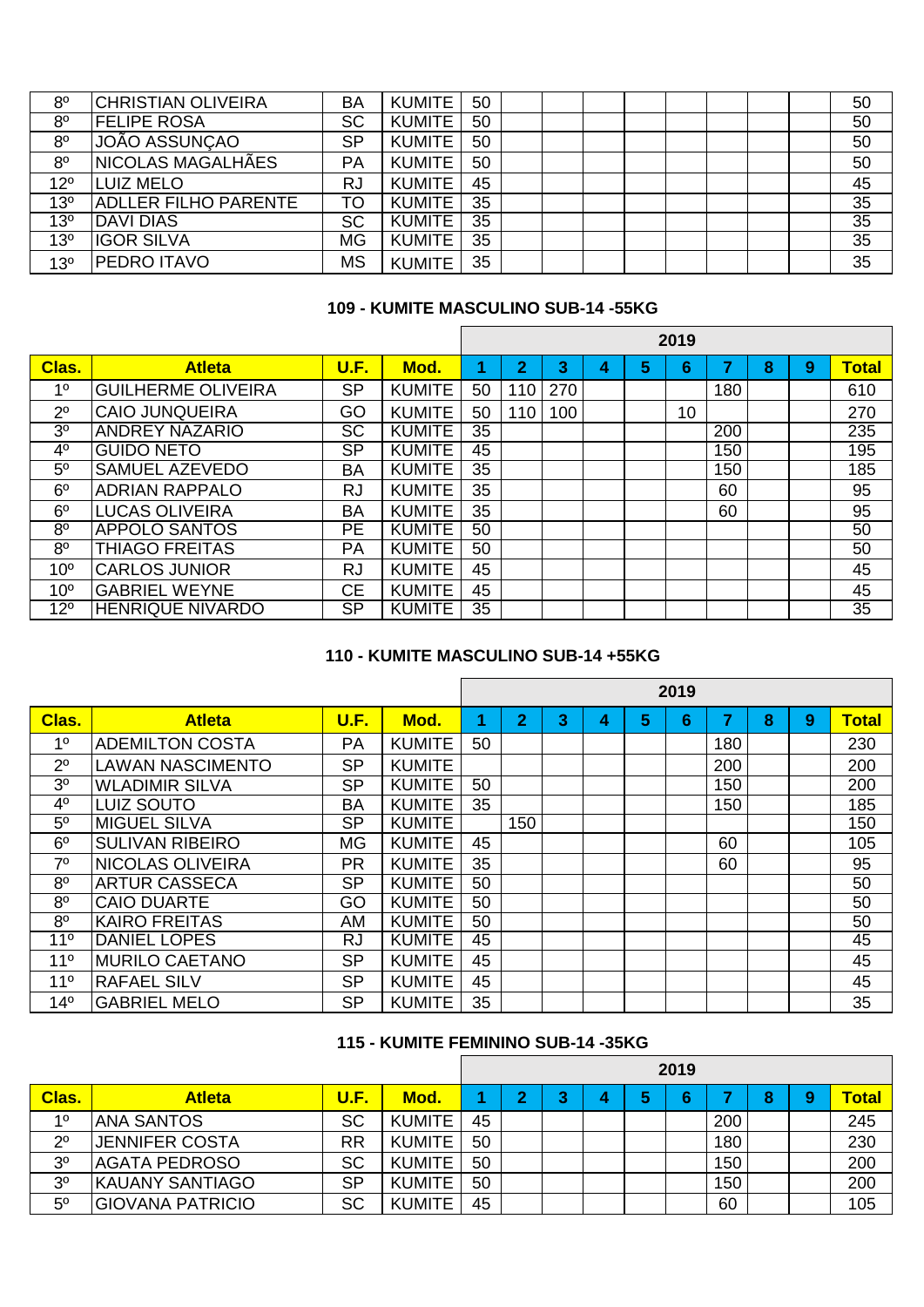# **116 - KUMITE FEMININO SUB-14 -42KG**

|                |                          |           |               |    |                |     |   |   | 2019 |     |   |   |              |
|----------------|--------------------------|-----------|---------------|----|----------------|-----|---|---|------|-----|---|---|--------------|
| Clas.          | <b>Atleta</b>            | U.F.      | Mod.          |    | $\overline{2}$ | 3   | 4 | 5 | 6    | 7   | 8 | 9 | <b>Total</b> |
| 1 <sup>0</sup> | <b>LETICIA KATO</b>      | <b>SC</b> | <b>KUMITE</b> |    | 150            | 270 |   |   |      |     |   |   | 420          |
| $2^{\circ}$    | <b>MARINA GATTI</b>      | <b>SP</b> | <b>KUMITE</b> | 45 | 135            |     |   |   |      | 150 |   |   | 330          |
| 3 <sup>o</sup> | <b>GIOVANNA FARIAS</b>   | <b>SE</b> | <b>KUMITE</b> | 45 |                |     |   |   |      | 200 |   |   | 245          |
| 4 <sup>0</sup> | <b>ISADORA LIMONI</b>    | <b>SC</b> | <b>KUMITE</b> | 35 |                |     |   |   |      | 180 |   |   | 215          |
| 5 <sup>0</sup> | <b>AMANDA MENDONCA</b>   | <b>SP</b> | <b>KUMITE</b> | 50 |                |     |   |   |      | 150 |   |   | 200          |
| 6 <sup>o</sup> | <b>NADINY ARAUJO</b>     | <b>PB</b> | <b>KUMITE</b> | 50 |                |     |   |   |      | 60  |   |   | 110          |
| 6 <sup>o</sup> | <b>HEMILLY MOREIRA</b>   | DF        | <b>KUMITE</b> | 50 |                |     |   |   |      | 60  |   |   | 110          |
| 8 <sup>0</sup> | <b>ANABEL SILVEIRA</b>   | <b>SC</b> | <b>KUMITE</b> | 45 |                |     |   |   |      |     |   |   | 45           |
| 9 <sup>o</sup> | <b>NICOLY ARAUJO</b>     | <b>PB</b> | <b>KUMITE</b> | 35 |                |     |   |   |      |     |   |   | 35           |
| $9^{\circ}$    | <b>LAVINIA COSTA</b>     | <b>RJ</b> | <b>KUMITE</b> | 35 |                |     |   |   |      |     |   |   | 35           |
| 9 <sup>o</sup> | <b>GIOVANNA FLAUZINO</b> | <b>PR</b> | <b>KUMITE</b> | 35 |                |     |   |   |      |     |   |   | 35           |
| $9^{\circ}$    | <b>AGNIS CORDEIRO</b>    | <b>MS</b> | <b>KUMITE</b> | 35 |                |     |   |   |      |     |   |   | 35           |

# **117 - KUMITE FEMININO SUB-14 -47KG**

|                 |                          |           |               |    |                |     |   |   | 2019 |     |   |   |              |
|-----------------|--------------------------|-----------|---------------|----|----------------|-----|---|---|------|-----|---|---|--------------|
| Clas.           | <b>Atleta</b>            | U.F.      | Mod.          |    | $\overline{2}$ | 3   | 4 | 5 | 6    | 7   | 8 | 9 | <b>Total</b> |
| 1 <sup>0</sup>  | <b>ANABEL SILVEIRA</b>   | <b>SC</b> | <b>KUMITE</b> |    |                | 270 |   |   |      | 200 |   |   | 470          |
| 2 <sup>0</sup>  | <b>MARIANA FIRMO</b>     | <b>SC</b> | <b>KUMITE</b> | 45 |                |     |   |   |      | 180 |   |   | 225          |
| 3 <sup>o</sup>  | <b>JULIA VASCONCELOS</b> | <b>SP</b> | <b>KUMITE</b> | 50 |                |     |   |   |      | 150 |   |   | 200          |
| 3 <sup>0</sup>  | <b>JULLYANE SILVA</b>    | <b>MG</b> | <b>KUMITE</b> | 50 |                |     |   |   |      | 150 |   |   | 200          |
| 5 <sup>o</sup>  | IMARIA ALVITES           | <b>MG</b> | <b>KUMITE</b> |    | 150            | 5   |   |   |      |     |   |   | 155          |
| 6 <sup>o</sup>  | ALESSANDRA FERREIRA      | <b>SP</b> | <b>KUMITE</b> | 50 |                |     |   |   |      | 60  |   |   | 110          |
| 7 <sup>0</sup>  | <b>ANA SILVA</b>         | <b>RJ</b> | <b>KUMITE</b> | 35 |                |     |   |   |      | 60  |   |   | 95           |
| 8 <sup>0</sup>  | <b>IMARIANA SILVA</b>    | <b>MG</b> | <b>KUMITE</b> | 50 |                |     |   |   |      |     |   |   | 50           |
| 9 <sup>o</sup>  | IMAYARA KRUEGER          | <b>SC</b> | <b>KUMITE</b> | 45 |                |     |   |   |      |     |   |   | 45           |
| 9 <sup>o</sup>  | <b>INICOLE LIMA</b>      | <b>PR</b> | <b>KUMITE</b> | 45 |                |     |   |   |      |     |   |   | 45           |
| 11 <sup>°</sup> | <b>FERNANDA TOLEDO</b>   | <b>SP</b> | <b>KUMITE</b> | 35 |                |     |   |   |      |     |   |   | 35           |
| 11 <sup>°</sup> | <b>GIULIA MARTINS</b>    | <b>SP</b> | <b>KUMITE</b> | 35 |                |     |   |   |      |     |   |   | 35           |
| 11 <sup>°</sup> | <b>RENATA CASAES</b>     | <b>BA</b> | <b>KUMITE</b> | 35 |                |     |   |   |      |     |   |   | 35           |

# **118 - KUMITE FEMININO SUB-14 +47KG**

|                 |                          |           |               |    |                |   |   |   | 2019 |     |   |   |              |
|-----------------|--------------------------|-----------|---------------|----|----------------|---|---|---|------|-----|---|---|--------------|
| Clas.           | <b>Atleta</b>            | U.F.      | Mod.          | 4  | $\overline{2}$ | 3 | 4 | 5 | 6    | 7   | 8 | 9 | <b>Total</b> |
| 1 <sup>0</sup>  | YASMIN ANUNCIACÃO        | <b>CE</b> | <b>KUMITE</b> | 50 |                |   |   |   |      | 200 |   |   | 250          |
| 2 <sup>0</sup>  | <b>LETICIA CAETANO</b>   | PA        | <b>KUMITE</b> | 35 |                | 5 |   |   |      | 180 |   |   | 220          |
| 3 <sup>0</sup>  | <b>MARIA ALVITES</b>     | <b>MG</b> | <b>KUMITE</b> | 50 |                |   |   |   |      | 150 |   |   | 200          |
| 4 <sup>0</sup>  | <b>ALICE RIBEIRO</b>     | <b>MG</b> | <b>KUMITE</b> | 45 |                |   |   |   |      | 150 |   |   | 195          |
| 5 <sup>0</sup>  | <b>ISABEL CARDOSO</b>    | <b>PR</b> | <b>KUMITE</b> | 45 |                |   |   |   |      | 60  |   |   | 105          |
| 6 <sup>o</sup>  | <b>LAURA BELIZARIO</b>   | <b>ES</b> | <b>KUMITE</b> | 35 |                |   |   |   |      | 60  |   |   | 95           |
| 7 <sup>0</sup>  | <b>ANA SANTOS</b>        | <b>MS</b> | <b>KUMITE</b> | 50 |                |   |   |   |      |     |   |   | 50           |
| 70              | <b>LARISSA AMARAL</b>    | AM        | <b>KUMITE</b> | 50 |                |   |   |   |      |     |   |   | 50           |
| 7 <sup>0</sup>  | <b>LETICIA LIMA</b>      | <b>SC</b> | <b>KUMITE</b> | 50 |                |   |   |   |      |     |   |   | 50           |
| 10 <sup>o</sup> | <b>BARBARA BORGES</b>    | <b>SP</b> | <b>KUMITE</b> | 45 |                |   |   |   |      |     |   |   | 45           |
| 11 <sup>°</sup> | <b>GABRIELA ANJOS</b>    | <b>SP</b> | <b>KUMITE</b> | 35 |                |   |   |   |      |     |   |   | 35           |
| 11 <sup>°</sup> | <b>JANAINA ZAPELLINI</b> | <b>SC</b> | <b>KUMITE</b> | 35 |                |   |   |   |      |     |   |   | 35           |
| 11 <sup>°</sup> | <b>LAIS NOBRE</b>        | <b>CE</b> | <b>KUMITE</b> | 35 |                |   |   |   |      |     |   |   | 35           |
| 11 <sup>°</sup> | <b>NICOLE SOUSA</b>      | <b>SP</b> | <b>KUMITE</b> | 35 |                |   |   |   |      |     |   |   | 35           |
| 15 <sup>o</sup> | <b>MARIANA FIRMO</b>     | <b>SC</b> | <b>KUMITE</b> |    |                | 5 |   |   |      |     |   |   | 5            |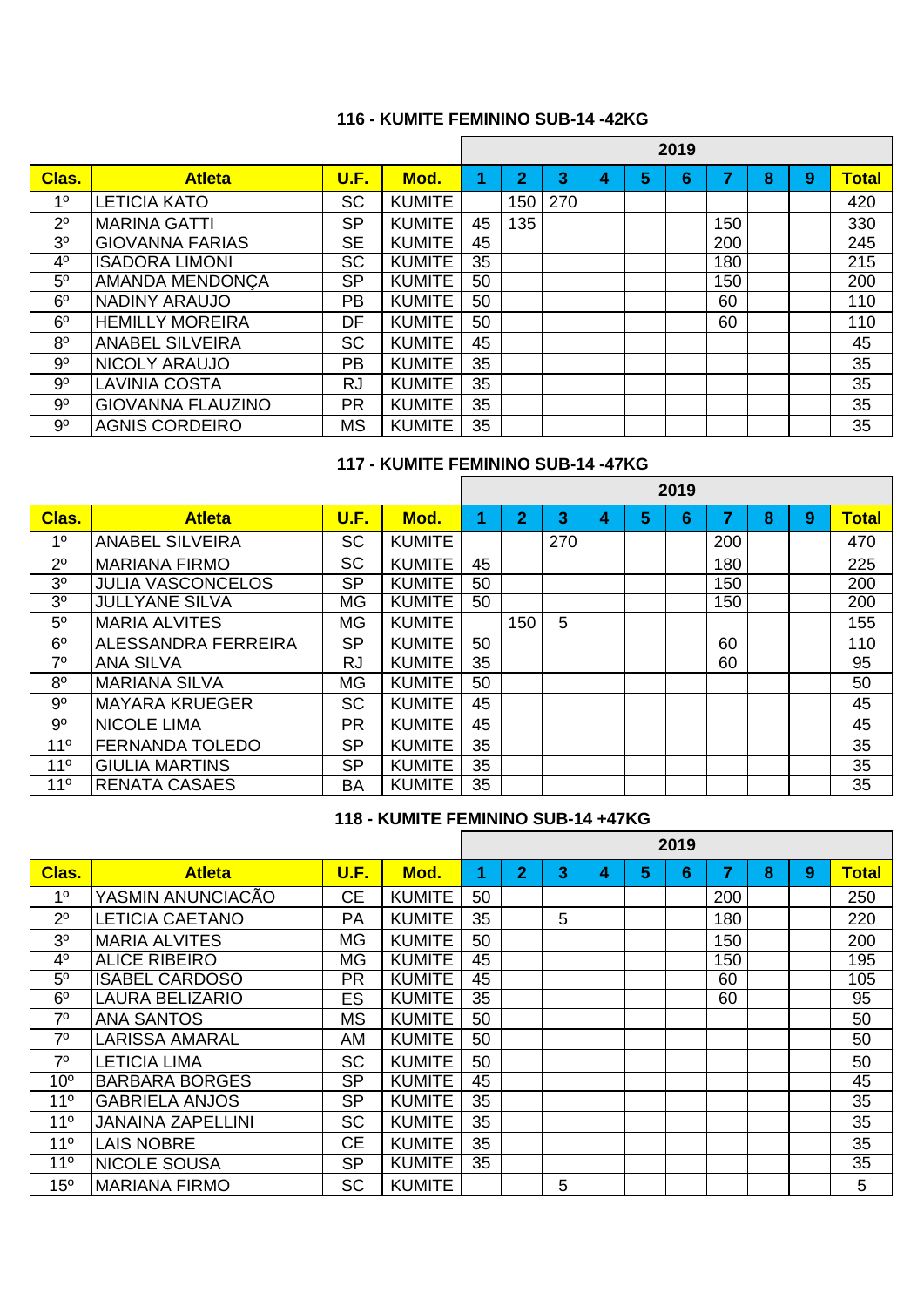### **124- KUMITE MASCULINO CADETE -52KG**

|                 |                             |           |               |    |                |    |   |   | 2019 |     |   |   |              |
|-----------------|-----------------------------|-----------|---------------|----|----------------|----|---|---|------|-----|---|---|--------------|
| Clas.           | <b>Atleta</b>               | U.F.      | Mod.          | 1  | $\overline{2}$ | 3  | 4 | 5 | 6    | 7   | 8 | 9 | <b>Total</b> |
| 1 <sup>0</sup>  | <b>BRYAN BRITO</b>          | <b>SP</b> | <b>KUMITE</b> | 50 | 110            | 10 |   |   | 80   | 200 |   |   | 450          |
| $2^{\circ}$     | <b>CONRADO ALMEIDA</b>      | <b>SP</b> | <b>KUMITE</b> | 35 | 110            | 5  |   |   |      | 150 |   |   | 300          |
| 3 <sup>0</sup>  | <b>LEANDRO XAVIER</b>       | <b>SP</b> | <b>KUMITE</b> | 45 |                |    |   |   |      | 180 |   |   | 225          |
| 4 <sup>0</sup>  | <b>ALAN SILVA</b>           | <b>MG</b> | <b>KUMITE</b> | 35 |                |    |   |   |      | 150 |   |   | 185          |
| 5 <sup>o</sup>  | <b>FELIPE TAVARES</b>       | TO        | <b>KUMITE</b> | 45 |                |    |   |   |      | 60  |   |   | 105          |
| 6 <sup>o</sup>  | <b>GUSTAVO ACOSTA SILVA</b> | <b>SC</b> | <b>KUMITE</b> | 35 |                |    |   |   |      | 60  |   |   | 95           |
| 7 <sup>0</sup>  | <b>DAVID PONCIANO</b>       | <b>SP</b> | <b>KUMITE</b> | 50 |                |    |   |   |      |     |   |   | 50           |
| 7 <sup>0</sup>  | <b>GABRIEL SANTOS</b>       | <b>SC</b> | <b>KUMITE</b> | 50 |                |    |   |   |      |     |   |   | 50           |
| 7 <sup>0</sup>  | <b>PAULO NETO</b>           | <b>PE</b> | <b>KUMITE</b> | 50 |                |    |   |   |      |     |   |   | 50           |
| 7 <sup>0</sup>  | RAFAEL COELHO               | DF        | <b>KUMITE</b> | 50 |                |    |   |   |      |     |   |   | 50           |
| 11 <sup>°</sup> | <b>JOSUE ALBUQUERQUE</b>    | <b>PE</b> | <b>KUMITE</b> | 45 |                |    |   |   |      |     |   |   | 45           |
| 11 <sup>°</sup> | <b>RODRIGO MOREIRA</b>      | <b>RO</b> | <b>KUMITE</b> | 45 |                |    |   |   |      |     |   |   | 45           |
| 11 <sup>°</sup> | <b>RYHAN TEIXEIRA</b>       | <b>RR</b> | <b>KUMITE</b> | 45 |                |    |   |   |      |     |   |   | 45           |
| 14 <sup>°</sup> | <b>GILLIARA MENEZES</b>     | AM        | <b>KUMITE</b> | 35 |                |    |   |   |      |     |   |   | 35           |
| 14 <sup>°</sup> | <b>GUSTAVO FERNANDES</b>    | <b>SC</b> | <b>KUMITE</b> | 35 |                |    |   |   |      |     |   |   | 35           |
| 14 <sup>°</sup> | JOÃO OLIVEIRA               | <b>CE</b> | <b>KUMITE</b> | 35 |                |    |   |   |      |     |   |   | 35           |
| 14 <sup>°</sup> | <b>LUCA SANTANA</b>         | <b>BA</b> | <b>KUMITE</b> | 35 |                |    |   |   |      |     |   |   | 35           |

# **125 - KUMITE MASCULINO CADETE -57KG**

|                 |                           |             |               |    |                         |     |   |   | 2019 |     |    |   |              |
|-----------------|---------------------------|-------------|---------------|----|-------------------------|-----|---|---|------|-----|----|---|--------------|
| Clas.           | <b>Atleta</b>             | <b>U.F.</b> | Mod.          |    | $\overline{\mathbf{2}}$ | 3   | 4 | 5 | 6    | 7   | 8  | 9 | <b>Total</b> |
| 1 <sup>0</sup>  | <b>GABRIEL MARTIGNAGO</b> | <b>SC</b>   | <b>KUMITE</b> |    |                         | 240 |   |   |      | 200 | 10 |   | 450          |
| $2^{\circ}$     | <b>RENAN SOUZA</b>        | <b>SC</b>   | <b>KUMITE</b> | 50 |                         |     |   |   |      | 180 |    |   | 230          |
| 3 <sup>0</sup>  | <b>INICOLAS FREITAS</b>   | <b>BA</b>   | <b>KUMITE</b> | 45 |                         |     |   |   |      | 150 |    |   | 195          |
| 3 <sup>o</sup>  | <b>VITOR SIGUER</b>       | <b>SP</b>   | <b>KUMITE</b> | 45 |                         |     |   |   |      | 150 |    |   | 195          |
| 5 <sup>0</sup>  | <b>FLAVIO FARIA</b>       | <b>MG</b>   | <b>KUMITE</b> | 35 | 110                     |     |   |   |      |     |    |   | 145          |
| 6 <sup>o</sup>  | <b>LUCAS OLIVEIRA</b>     | <b>RJ</b>   | <b>KUMITE</b> | 50 |                         |     |   |   |      | 60  |    |   | 110          |
| 7 <sup>0</sup>  | <b>FELIPE SILVA</b>       | <b>PR</b>   | <b>KUMITE</b> | 35 |                         |     |   |   |      | 60  |    |   | 95           |
| 8 <sup>0</sup>  | <b>GABRIEL ALVES</b>      | AM          | <b>KUMITE</b> | 50 |                         |     |   |   |      |     |    |   | 50           |
| 8 <sup>o</sup>  | IKEVEM OLIVEIRA           | <b>SE</b>   | <b>KUMITE</b> | 50 |                         |     |   |   |      |     |    |   | 50           |
| 8 <sup>o</sup>  | <b>RAFAEL MILANI</b>      | <b>SP</b>   | <b>KUMITE</b> | 50 |                         |     |   |   |      |     |    |   | 50           |
| $11^{\circ}$    | <b>JOÃO GONCALVES</b>     | <b>RJ</b>   | <b>KUMITE</b> | 45 |                         |     |   |   |      |     |    |   | 45           |
| 12 <sup>o</sup> | <b>CAUA MIGUEL</b>        | ES          | <b>KUMITE</b> | 35 |                         |     |   |   |      |     |    |   | 35           |
| 12 <sup>o</sup> | <b>GABRIEL BORGES</b>     | <b>SP</b>   | <b>KUMITE</b> | 35 |                         |     |   |   |      |     |    |   | 35           |
| $12^{\circ}$    | <b>GUSTAVO FARIAS</b>     | МT          | <b>KUMITE</b> | 35 |                         |     |   |   |      |     |    |   | 35           |
| 12 <sup>o</sup> | <b>JOÃO VITOR SOUZA</b>   | <b>SP</b>   | <b>KUMITE</b> | 35 |                         |     |   |   |      |     |    |   | 35           |

#### **126 - KUMITE MASCULINO CADETE -63KG**

|                |                          |           |               |    |                         |        |   |   | 2019 |     |     |   |              |
|----------------|--------------------------|-----------|---------------|----|-------------------------|--------|---|---|------|-----|-----|---|--------------|
| Clas.          | <b>Atleta</b>            | U.F.      | Mod.          |    | $\overline{\mathbf{2}}$ | າ<br>J | 4 | 5 | 6    |     | 8   | 9 | <b>Total</b> |
| 10             | <b>MIGUEL SILVA</b>      | <b>SP</b> | <b>KUMITE</b> | 45 |                         | 105    |   |   | 20   |     | 140 |   | 310          |
| 2 <sup>0</sup> | <b>CAIO RODRIGUES</b>    | <b>SC</b> | <b>KUMITE</b> | 45 |                         |        |   |   |      | 200 |     |   | 245          |
| 3 <sup>0</sup> | <b>ANDERSON FILHO</b>    | <b>SP</b> | <b>KUMITE</b> | 45 |                         |        |   |   |      | 180 |     |   | 225          |
| 4 <sup>0</sup> | <b>ADALBERTO FREITAS</b> | AM        | <b>KUMITE</b> | 50 |                         |        |   |   |      | 150 |     |   | 200          |
| 5 <sup>o</sup> | IKAUA PIMENTEL           | <b>BA</b> | <b>KUMITE</b> | 35 |                         |        |   |   |      | 150 |     |   | 185          |
| 6 <sup>o</sup> | <b>LUIZ SANTOS</b>       | <b>SE</b> | <b>KUMITE</b> | 45 |                         | 100    |   |   |      |     |     |   | 145          |
| 70             | <b>FELIPE CAVILHA</b>    | <b>SC</b> | <b>KUMITE</b> | 50 |                         |        |   |   |      | 60  |     |   | 110          |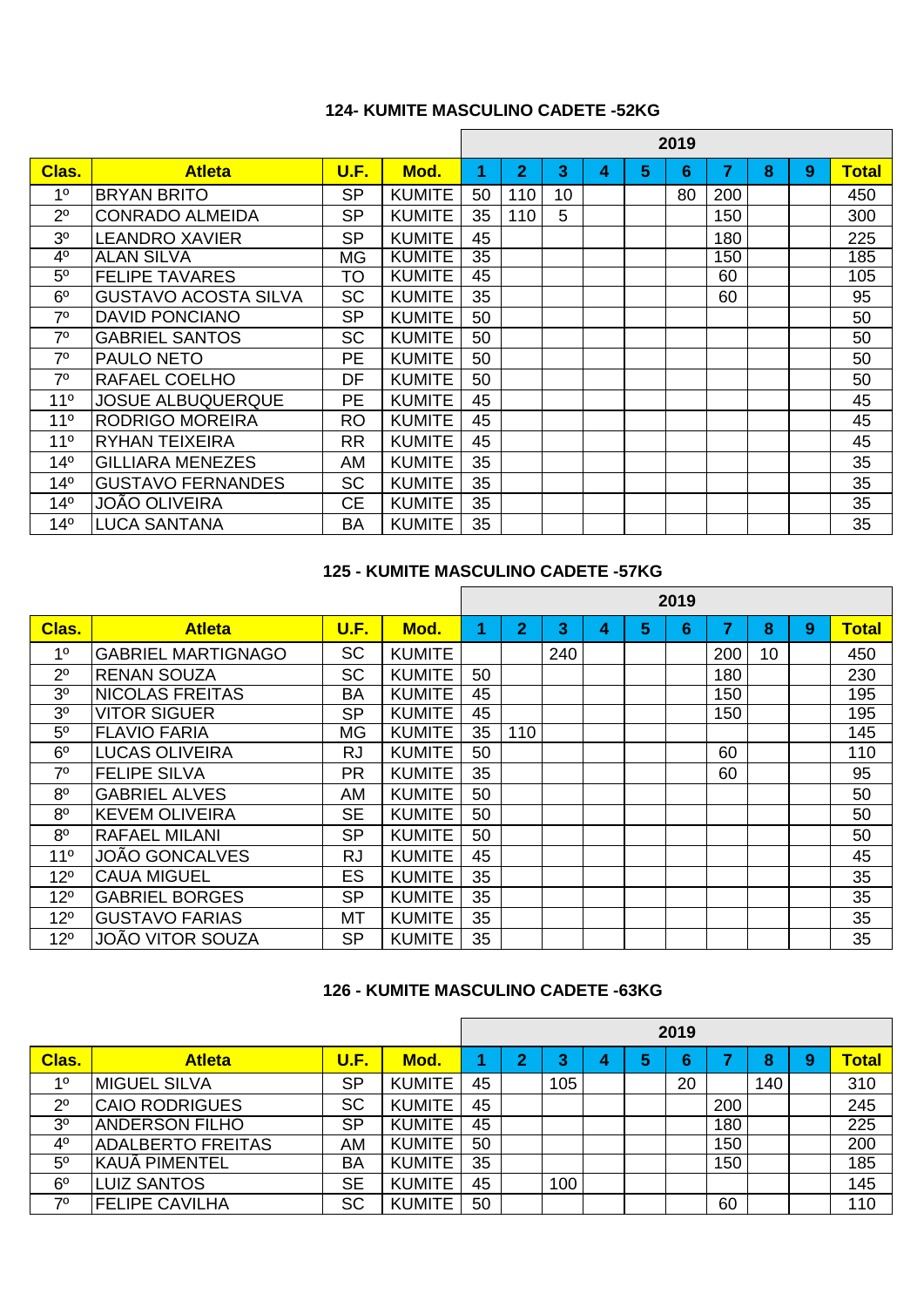| 70              | <b>GUSTAVO SANTOS</b>      | <b>SC</b> | <b>KUMITE</b> | 50 |     |  |  | 60 |  | 110 |
|-----------------|----------------------------|-----------|---------------|----|-----|--|--|----|--|-----|
| 70              | <b>NICOLAS SOUZA</b>       | <b>SC</b> | <b>KUMITE</b> |    | 110 |  |  |    |  | 110 |
| 10 <sup>o</sup> | <b>TIAGO FRAGA</b>         | <b>BA</b> | <b>KUMITE</b> | 50 |     |  |  |    |  | 50  |
| 10 <sup>o</sup> | <b>WILLINTON LIMA</b>      | <b>RN</b> | <b>KUMITE</b> | 50 |     |  |  |    |  | 50  |
| 12 <sup>o</sup> | <b>DEARLI JUNIOR</b>       | ES        | <b>KUMITE</b> | 35 |     |  |  |    |  | 35  |
| 12 <sup>o</sup> | <b>LUCAS ROSA</b>          | <b>SC</b> | <b>KUMITE</b> | 35 |     |  |  |    |  | 35  |
| $12^{\circ}$    | <b>LUIZ SILVA</b>          | <b>CE</b> | <b>KUMITE</b> | 35 |     |  |  |    |  | 35  |
| 12 <sup>o</sup> | <b>THALLES COSTA</b>       | PA        | <b>KUMITE</b> | 35 |     |  |  |    |  | 35  |
| $12^{\circ}$    | <b>VICTOR ARCANGELETTI</b> | <b>SP</b> | <b>KUMITE</b> | 35 |     |  |  |    |  | 35  |
| $12^{\circ}$    | <b>VINICIUS PEREIRA</b>    | <b>SE</b> | <b>KUMITE</b> | 35 |     |  |  |    |  | 35  |

#### **127 - KUMITE MASCULINO CADETE -70KG**

|                 |                             |           |               |    |     |     |   |   | 2019 |                |     |   |              |
|-----------------|-----------------------------|-----------|---------------|----|-----|-----|---|---|------|----------------|-----|---|--------------|
| Clas.           | <b>Atleta</b>               | U.F.      | Mod.          | 1  | 2   | 3   | 4 | 5 | 6    | $\overline{7}$ | 8   | 9 | <b>Total</b> |
| 1 <sup>0</sup>  | <b>MATHEUS BORTOLOMASI</b>  | <b>SP</b> | <b>KUMITE</b> | 50 |     | 240 |   |   | 210  | 150            | 140 |   | 790          |
| 2 <sup>0</sup>  | <b>FELIPE FARIAS MARCOS</b> | <b>SC</b> | <b>KUMITE</b> |    |     | 270 |   |   | 80   |                |     |   | 350          |
| 3 <sup>0</sup>  | <b>MARCOS FARIA</b>         | <b>SC</b> | <b>KUMITE</b> |    |     |     |   |   |      | 200            |     |   | 200          |
| 4 <sup>0</sup>  | <b>LUAN ARAUJO</b>          | <b>MS</b> | <b>KUMITE</b> | 35 |     |     |   |   |      | 150            |     |   | 185          |
| 5 <sup>o</sup>  | <b>LUCAS ROSA</b>           | <b>SC</b> | <b>KUMITE</b> |    |     |     |   |   |      | 180            |     |   | 180          |
| 6 <sup>o</sup>  | <b>DIEGO MOREIRA</b>        | <b>BA</b> | <b>KUMITE</b> | 50 |     |     |   |   |      | 60             |     |   | 110          |
| 6 <sup>o</sup>  | <b>EDRYWS SILVA</b>         | <b>BA</b> | <b>KUMITE</b> | 50 |     |     |   |   |      | 60             |     |   | 110          |
| 6 <sup>o</sup>  | <b>GABRIEL GALARCA</b>      | <b>SC</b> | <b>KUMITE</b> |    | 110 |     |   |   |      |                |     |   | 110          |
| 9 <sup>o</sup>  | <b>ALEXSANDRO OLIVEIRA</b>  | <b>SP</b> | <b>KUMITE</b> | 50 |     |     |   |   |      |                |     |   | 50           |
| 10 <sup>o</sup> | <b>ERICK RUIZ</b>           | <b>SP</b> | <b>KUMITE</b> | 45 |     |     |   |   |      |                |     |   | 45           |
| 10 <sup>o</sup> | <b>HUGO NASCIMENTO</b>      | <b>BA</b> | <b>KUMITE</b> | 45 |     |     |   |   |      |                |     |   | 45           |
| 10 <sup>o</sup> | <b>RAMAIN BAUMANN</b>       | <b>BA</b> | <b>KUMITE</b> | 45 |     |     |   |   |      |                |     |   | 45           |
| 13 <sup>o</sup> | <b>PEDRO LIMA</b>           | <b>RJ</b> | <b>KUMITE</b> | 35 |     |     |   |   |      |                |     |   | 35           |
| 13 <sup>°</sup> | <b>RYANDRO MEDEIROS</b>     | <b>ES</b> | <b>KUMITE</b> | 35 |     |     |   |   |      |                |     |   | 35           |
| 13 <sup>°</sup> | <b>SERGIO ARAUJO</b>        | <b>RJ</b> | <b>KUMITE</b> | 35 |     |     |   |   |      |                |     |   | 35           |
| 13 <sup>o</sup> | <b>VITOR PEREIRA</b>        | <b>MS</b> | <b>KUMITE</b> | 35 |     |     |   |   |      |                |     |   | 35           |
| 13 <sup>o</sup> | <b>YURI OLIVEIRA</b>        | <b>BA</b> | <b>KUMITE</b> | 35 |     |     |   |   |      |                |     |   | 35           |

## **128 - KUMITE MASCULINO CADETE +70KG**

|                |                           |             |               |    |                |     |   |   | 2019 |     |    |   |              |
|----------------|---------------------------|-------------|---------------|----|----------------|-----|---|---|------|-----|----|---|--------------|
| Clas.          | <b>Atleta</b>             | <b>U.F.</b> | Mod.          |    | $\overline{2}$ | 3   | 4 | 5 | 6    | 7   | 8  | 9 | <b>Total</b> |
| 1 <sup>0</sup> | <b>THIAGO ANDRADE</b>     | <b>MS</b>   | <b>KUMITE</b> | 50 | 150            | 270 |   |   |      | 200 | 10 |   | 680          |
| 2 <sup>0</sup> | <b>DIEGO PEREIRA</b>      | <b>SC</b>   | <b>KUMITE</b> | 35 |                |     |   |   | 240  |     |    |   | 275          |
| 3 <sup>o</sup> | <b>LUAN BARROS</b>        | <b>SP</b>   | <b>KUMITE</b> | 35 | 135            | 100 |   |   |      |     |    |   | 270          |
| 4 <sup>0</sup> | <b>DEYVID MACAGNAN</b>    | <b>PR</b>   | <b>KUMITE</b> | 45 |                |     |   |   |      | 180 |    |   | 225          |
| 5 <sup>0</sup> | <b>LUIS MENDONÇA</b>      | <b>PE</b>   | <b>KUMITE</b> | 50 |                |     |   |   |      | 150 |    |   | 200          |
| 6 <sup>o</sup> | <b>DERIK BARBOSA</b>      | <b>RJ</b>   | <b>KUMITE</b> | 35 |                |     |   |   |      | 150 |    |   | 185          |
| 7 <sup>0</sup> | <b>WALTER FANCO</b>       | <b>SP</b>   | <b>KUMITE</b> | 45 |                |     |   |   |      | 60  |    |   | 105          |
| 8 <sup>0</sup> | <b>DANIEL BARBOSA</b>     | <b>PR</b>   | <b>KUMITE</b> | 35 |                |     |   |   |      | 60  |    |   | 95           |
| 9 <sup>o</sup> | <b>LUCAS MENETRIER</b>    | <b>SC</b>   | <b>KUMITE</b> | 50 |                |     |   |   |      |     |    |   | 50           |
| 9 <sup>o</sup> | <b>IMATHEUS SILVA</b>     | <b>PR</b>   | <b>KUMITE</b> | 50 |                |     |   |   |      |     |    |   | 50           |
| $11^{\circ}$   | <b>MARCOS FARIAS</b>      | <b>SC</b>   | <b>KUMITE</b> | 45 |                |     |   |   |      |     |    |   | 45           |
| $12^{\circ}$   | <b>EDUARDO CAVALCANTI</b> | GO          | <b>KUMITE</b> | 35 |                |     |   |   |      |     |    |   | 35           |
| $12^{\circ}$   | <b>HELDER LINS</b>        | PE          | <b>KUMITE</b> | 35 |                |     |   |   |      |     |    |   | 35           |

## **132 - KUMITE FEMININO CADETE -47KG**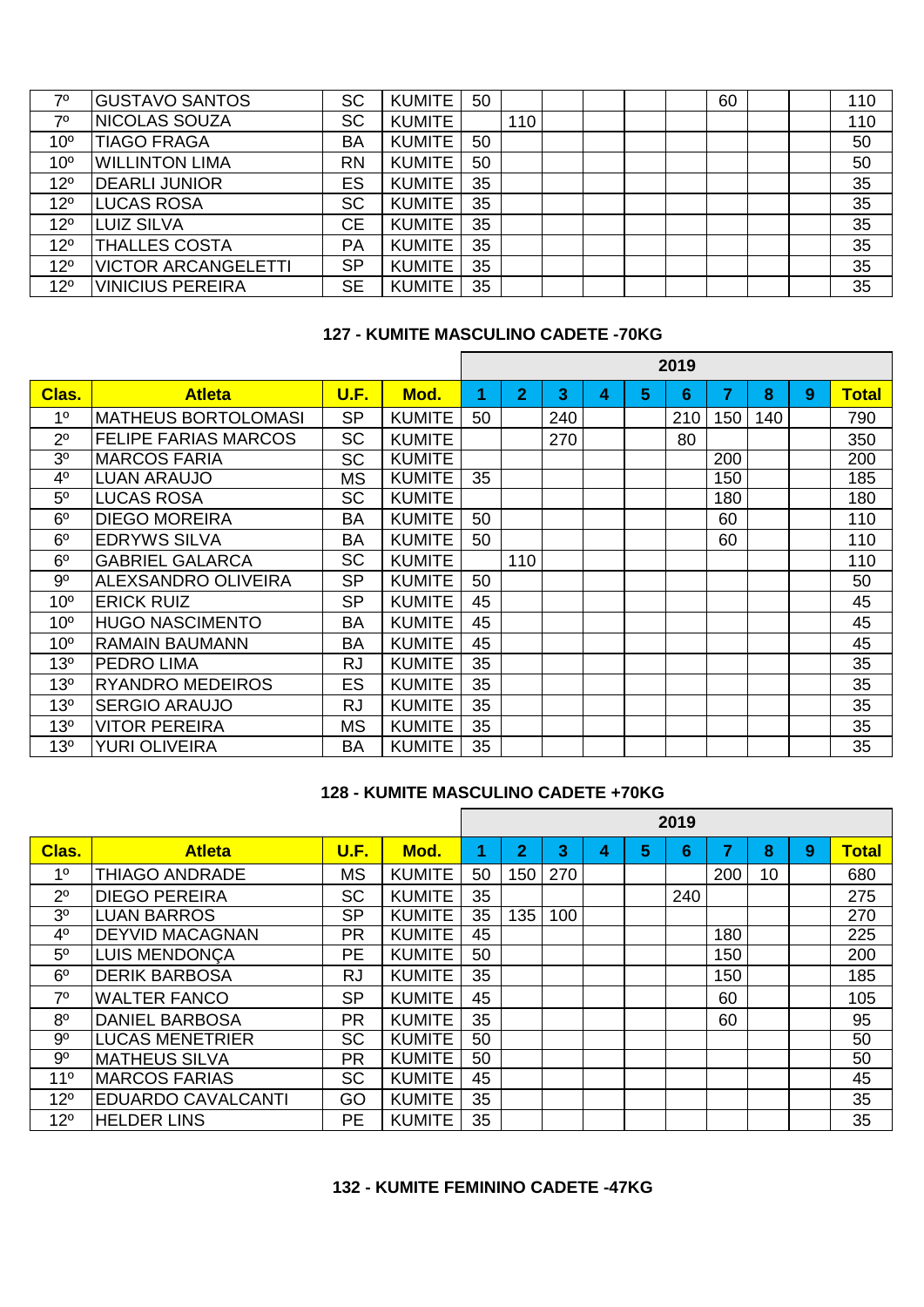|                 |                            |           |               |    |                |   |   |   | 2019            |                |    |   |              |
|-----------------|----------------------------|-----------|---------------|----|----------------|---|---|---|-----------------|----------------|----|---|--------------|
| Clas.           | <b>Atleta</b>              | U.F.      | Mod.          | 1  | $\overline{2}$ | 3 | 4 | 5 | 6               | $\overline{7}$ | 8  | 9 | <b>Total</b> |
| 1 <sup>0</sup>  | <b>LETICIA KATO</b>        | <b>SC</b> | <b>KUMITE</b> | 50 |                |   |   |   |                 | 200            |    |   | 250          |
| 2 <sup>0</sup>  | <b>DJENIFFER TIBINCOSK</b> | <b>SC</b> | <b>KUMITE</b> | 45 |                |   |   |   |                 | 180            |    |   | 225          |
| 3 <sup>0</sup>  | <b>LARYSSA LOPES</b>       | DF        | <b>KUMITE</b> | 35 |                | 5 |   |   | 10 <sup>1</sup> | 150            |    |   | 200          |
| $4^{\circ}$     | <b>CATARINA PERES</b>      | <b>SP</b> | <b>KUMITE</b> | 50 | 135            |   |   |   |                 |                | 10 |   | 195          |
| 5 <sup>0</sup>  | <b>ALANA MACIEL</b>        | <b>SC</b> | <b>KUMITE</b> | 45 |                |   |   |   |                 | 150            |    |   | 195          |
| 6 <sup>o</sup>  | <b>LARISSA ROSSI</b>       | <b>PR</b> | <b>KUMITE</b> | 35 |                |   |   |   |                 | 60             |    |   | 95           |
| 7 <sup>0</sup>  | <b>ANA PEREIRA</b>         | <b>SP</b> | <b>KUMITE</b> |    |                |   |   |   |                 | 60             |    |   | 60           |
| 8 <sup>0</sup>  | <b>EMILLY CORDEIRO</b>     | <b>PR</b> | <b>KUMITE</b> | 50 |                |   |   |   |                 |                |    |   | 50           |
| 8 <sup>0</sup>  | <b>EMILLY FERREIRA</b>     | <b>PR</b> | <b>KUMITE</b> | 50 |                |   |   |   |                 |                |    |   | 50           |
| 8 <sup>o</sup>  | <b>VALDA SILVA</b>         | <b>RR</b> | <b>KUMITE</b> | 50 |                |   |   |   |                 |                |    |   | 50           |
| 11 <sup>°</sup> | <b>LETICIA OLIVEIRA</b>    | <b>MG</b> | <b>KUMITE</b> | 45 |                |   |   |   |                 |                |    |   | 45           |
| $12^{\circ}$    | <b>ANALICE ELIAS</b>       | <b>SC</b> | <b>KUMITE</b> | 35 |                |   |   |   |                 |                |    |   | 35           |
| $12^{\circ}$    | <b>ISADORA TURCHETI</b>    | <b>SP</b> | <b>KUMITE</b> | 35 |                |   |   |   |                 |                |    |   | 35           |
| $12^{\circ}$    | <b>LETICIA CARDOSO</b>     | <b>SC</b> | <b>KUMITE</b> | 35 |                |   |   |   |                 |                |    |   | 35           |
| $12^{\circ}$    | <b>VALESKA ALVES</b>       | <b>RN</b> | <b>KUMITE</b> | 35 |                |   |   |   |                 |                |    |   | 35           |

# **133 - KUMITE FEMININO CADETE -54KG**

|                 |                                 |             |               |    |                |     |   |   | 2019 |     |   |   |              |
|-----------------|---------------------------------|-------------|---------------|----|----------------|-----|---|---|------|-----|---|---|--------------|
| Clas.           | <b>Atleta</b>                   | <b>U.F.</b> | Mod.          | 1  | $\overline{2}$ | 3   | 4 | 5 | 6    | 7   | 8 | 9 | <b>Total</b> |
| 1 <sup>0</sup>  | <b>LAURA TEIXEIRA</b>           | GO          | <b>KUMITE</b> | 50 |                |     |   |   |      | 200 |   |   | 250          |
| 2 <sup>0</sup>  | <b>GIULIA CIRRIANO</b>          | <b>SP</b>   | <b>KUMITE</b> | 45 |                |     |   |   |      | 180 |   |   | 225          |
| 3 <sup>o</sup>  | <b>CAROLINE TOMAZ</b>           | <b>SC</b>   | <b>KUMITE</b> | 50 |                |     |   |   |      | 150 |   |   | 200          |
| 4 <sup>0</sup>  | <b>MARIA SANTOS</b>             | <b>SC</b>   | <b>KUMITE</b> | 35 |                |     |   |   |      | 150 |   |   | 185          |
| 5 <sup>0</sup>  | <b>ALICE MIRANDA</b>            | <b>SC</b>   | <b>KUMITE</b> |    | 150            |     |   |   |      |     |   |   | 150          |
| 6 <sup>o</sup>  | <b>CALINE SILVA</b>             | <b>PB</b>   | <b>KUMITE</b> |    | 135            | 10  |   |   |      |     |   |   | 145          |
| 7 <sup>0</sup>  | <b>MANUELA ARAUJO</b>           | <b>SP</b>   | <b>KUMITE</b> | 50 |                |     |   |   |      | 60  |   |   | 110          |
| 8 <sup>o</sup>  | <b>ALICE BEATRIZ SILVA GOME</b> | <b>SP</b>   | <b>KUMITE</b> |    |                | 105 |   |   |      |     |   |   | 105          |
| 9 <sup>o</sup>  | <b>MYCAELLE JOAO</b>            | <b>SC</b>   | <b>KUMITE</b> | 35 |                |     |   |   |      | 60  |   |   | 95           |
| 10 <sup>o</sup> | <b>ANA BOING</b>                | <b>SC</b>   | <b>KUMITE</b> | 50 |                |     |   |   |      |     |   |   | 50           |
| 10 <sup>o</sup> | <b>BEATRIZ ALVES SILVA</b>      | <b>SP</b>   | <b>KUMITE</b> | 50 |                |     |   |   |      |     |   |   | 50           |
| 12 <sup>o</sup> | <b>ANA CALDEIRA</b>             | <b>SP</b>   | <b>KUMITE</b> | 45 |                |     |   |   |      |     |   |   | 45           |
| $12^{\circ}$    | <b>GABRIELLA SANTOS</b>         | <b>SE</b>   | <b>KUMITE</b> | 45 |                |     |   |   |      |     |   |   | 45           |
| 12 <sup>o</sup> | <b>JULIA SILVA</b>              | <b>MG</b>   | <b>KUMITE</b> | 45 |                |     |   |   |      |     |   |   | 45           |
| $12^{\circ}$    | <b>KELLY RICHIL</b>             | <b>RR</b>   | <b>KUMITE</b> | 45 |                |     |   |   |      |     |   |   | 45           |
| 16 <sup>o</sup> | <b>HETYENNE MARQUES</b>         | <b>BA</b>   | <b>KUMITE</b> | 35 |                |     |   |   |      |     |   |   | 35           |
| 16 <sup>o</sup> | <b>LARA GOMES</b>               | <b>SP</b>   | <b>KUMITE</b> | 35 |                |     |   |   |      |     |   |   | 35           |
| 16 <sup>o</sup> | <b>MANOELA CORREIA</b>          | <b>PE</b>   | <b>KUMITE</b> | 35 |                |     |   |   |      |     |   |   | 35           |
| 16 <sup>o</sup> | ROBERTA ROCHA                   | <b>MG</b>   | <b>KUMITE</b> | 35 |                |     |   |   |      |     |   |   | 35           |

# **134 - KUMITE FEMININO CADETE +54KG**

|                |                          |           |               |    |                         |     |   |    | 2019 |     |   |   |       |
|----------------|--------------------------|-----------|---------------|----|-------------------------|-----|---|----|------|-----|---|---|-------|
| Clas.          | <b>Atleta</b>            | U.F.      | Mod.          |    | $\overline{\mathbf{2}}$ | 3   | 4 | 5  | 6    |     | 8 | 9 | Total |
| 10             | <b>LUISA KLETTENBERG</b> | <b>SC</b> | <b>KUMITE</b> | 50 | 150                     | 110 |   | 20 | 190  | 200 |   |   | 720   |
| $2^{\circ}$    | <b>NATHALIA FARIA</b>    | AM        | <b>KUMITE</b> | 50 |                         |     |   |    |      | 180 |   |   | 230   |
| 3 <sup>o</sup> | <b>SABRINA BERNABEU</b>  | <b>SC</b> | <b>KUMITE</b> |    |                         |     |   |    | 220  |     |   |   | 220   |
| 4 <sup>o</sup> | <b>GIULIE SOARES</b>     | <b>SP</b> | <b>KUMITE</b> | 45 |                         |     |   |    |      | 150 |   |   | 195   |
| 5 <sup>0</sup> | <b>LARA SANTANA</b>      | <b>SE</b> | <b>KUMITE</b> | 35 |                         |     |   |    |      | 150 |   |   | 185   |
| 6 <sup>o</sup> | <b>JULIA TORBES</b>      | <b>SC</b> | <b>KUMITE</b> | 45 | 110                     |     |   |    |      |     |   |   | 155   |
| 70             | <b>BEATRIZ SOUZA</b>     | <b>SP</b> | <b>KUMITE</b> | 35 |                         |     |   |    |      | 60  |   |   | 95    |
| 70             | <b>THAIS RODRIGUES</b>   | ES        | <b>KUMITE</b> | 35 |                         |     |   |    |      | 60  |   |   | 95    |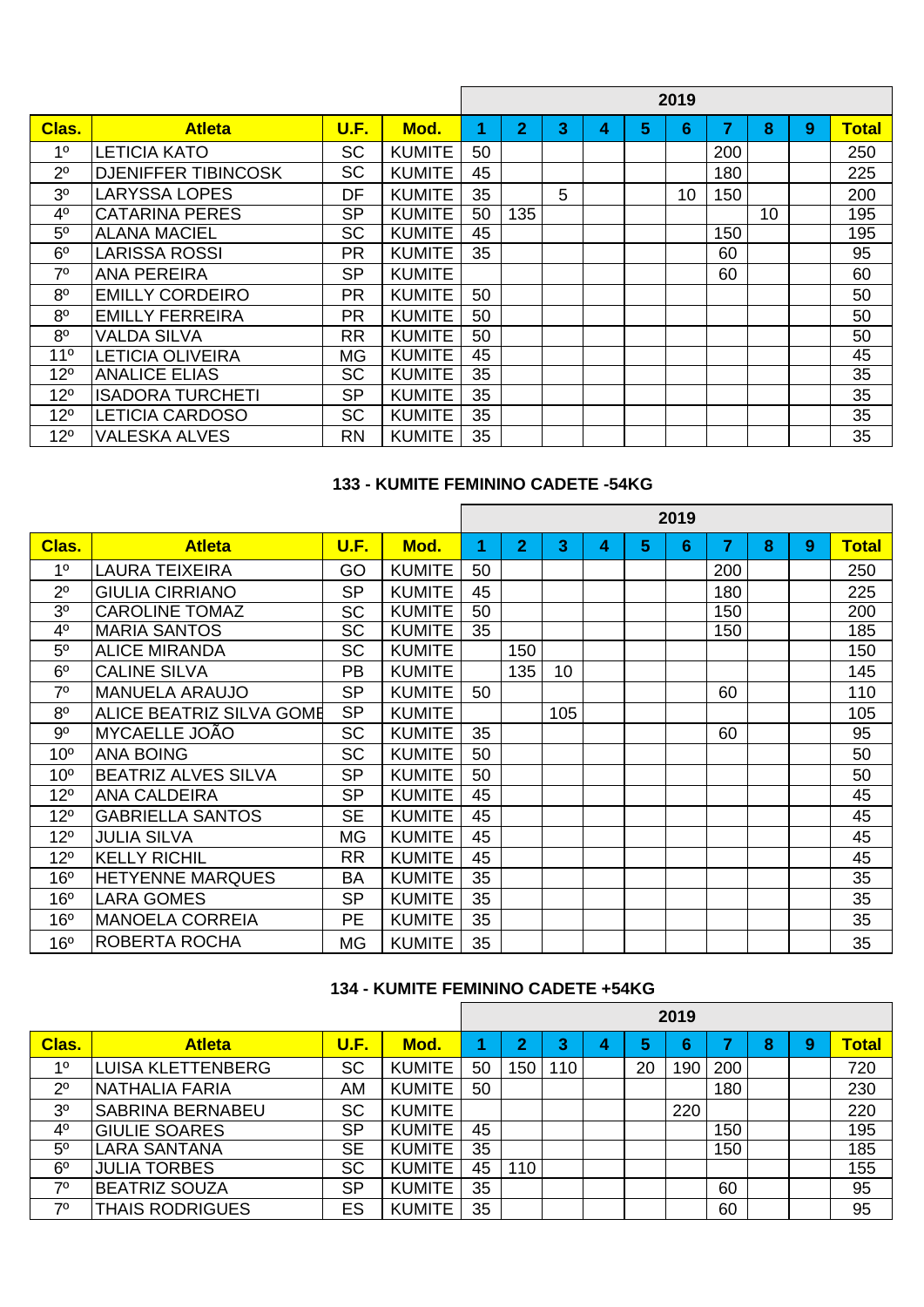| 9 <sup>o</sup>  | <b>JULIA ALENCAR</b>     | DF        | <b>KUMITE</b> | 50 |  |  |  |  | 50 |
|-----------------|--------------------------|-----------|---------------|----|--|--|--|--|----|
| 9 <sup>o</sup>  | <b>KARINA PEREIRA</b>    | DF        | <b>KUMITE</b> | 50 |  |  |  |  | 50 |
| 9 <sup>o</sup>  | <b>IMARIA NASCIMENTO</b> | <b>SP</b> | <b>KUMITE</b> | 50 |  |  |  |  | 50 |
| 12 <sup>o</sup> | <b>THAISE COSTA</b>      | PB        | <b>KUMITE</b> | 45 |  |  |  |  | 45 |
| 13 <sup>o</sup> | <b>ADRYELLE AZEVEDO</b>  | <b>MG</b> | <b>KUMITE</b> | 35 |  |  |  |  | 35 |
| 13 <sup>o</sup> | <b>KARINA BARROS</b>     | <b>PB</b> | <b>KUMITE</b> | 35 |  |  |  |  | 35 |
| 13 <sup>o</sup> | <b>ILOUISE BORBA</b>     | SC        | <b>KUMITE</b> | 35 |  |  |  |  | 35 |

'n

# **140- KUMITE MASCULINO JUNIOR -55KG**

|                 |                           |             |               |    |                |   |   |   | 2019 |     |   |   |              |
|-----------------|---------------------------|-------------|---------------|----|----------------|---|---|---|------|-----|---|---|--------------|
| Clas.           | <b>Atleta</b>             | <b>U.F.</b> | Mod.          | 1  | $\overline{2}$ | 3 | 4 | 5 | 6    | 7   | 8 | 9 | <b>Total</b> |
| 1 <sup>0</sup>  | <b>JHONATHAN OLIVEIRA</b> | <b>CE</b>   | <b>KUMITE</b> | 50 | 110            |   |   |   |      | 200 |   |   | 360          |
| $2^{\circ}$     | RAFAEL LOPES BORGES DO    | <b>BA</b>   | <b>KUMITE</b> | 35 |                |   |   |   | 180  |     |   |   | 215          |
| 3 <sup>0</sup>  | <b>JOÃO MORAIS</b>        | PA          | <b>KUMITE</b> | 45 |                |   |   |   |      | 150 |   |   | 195          |
| 3 <sup>0</sup>  | <b>PAULO MACEDO</b>       | AM          | <b>KUMITE</b> | 45 |                |   |   |   |      | 150 |   |   | 195          |
| $5^{\circ}$     | <b>GUSTAVO ASSUNCÃO</b>   | <b>PE</b>   | <b>KUMITE</b> |    |                |   |   |   |      | 180 |   |   | 180          |
| 6 <sup>o</sup>  | <b>GUILHERME LIMA</b>     | <b>SC</b>   | <b>KUMITE</b> |    | 150            |   |   |   |      |     |   |   | 150          |
| 7 <sup>0</sup>  | <b>LEONARDO SCHEFFEL</b>  | <b>SC</b>   | <b>KUMITE</b> | 50 |                |   |   |   |      | 60  |   |   | 110          |
| 7 <sup>0</sup>  | <b>NATANAEL LEITE</b>     | <b>RR</b>   | <b>KUMITE</b> | 50 |                |   |   |   |      | 60  |   |   | 110          |
| $9^{\circ}$     | <b>PEDRO FREIRE</b>       | <b>MG</b>   | <b>KUMITE</b> | 50 |                |   |   |   |      |     |   |   | 50           |
| 9 <sup>o</sup>  | <b>WELDER COELHO</b>      | <b>PE</b>   | <b>KUMITE</b> | 50 |                |   |   |   |      |     |   |   | 50           |
| 11 <sup>°</sup> | <b>LUIZ BARRIOS</b>       | <b>PR</b>   | <b>KUMITE</b> | 45 |                |   |   |   |      |     |   |   | 45           |
| 11 <sup>°</sup> | <b>MARCEL COSTA</b>       | <b>RR</b>   | <b>KUMITE</b> | 45 |                |   |   |   |      |     |   |   | 45           |
| 11 <sup>°</sup> | <b>MATEUS SILVA</b>       | GO          | <b>KUMITE</b> | 45 |                |   |   |   |      |     |   |   | 45           |
| 14 <sup>°</sup> | <b>ANTONY SOUZA</b>       | <b>MS</b>   | <b>KUMITE</b> | 35 |                |   |   |   |      |     |   |   | 35           |
| 14 <sup>°</sup> | <b>DIONI CARVALHO</b>     | <b>PR</b>   | <b>KUMITE</b> | 35 |                |   |   |   |      |     |   |   | 35           |
| 14 <sup>°</sup> | <b>GUSTAVO CUSTODIO</b>   | <b>SC</b>   | <b>KUMITE</b> | 35 |                |   |   |   |      |     |   |   | 35           |
| 14 <sup>°</sup> | <b>JONATHAS MACEDO</b>    | <b>BA</b>   | <b>KUMITE</b> | 35 |                |   |   |   |      |     |   |   | 35           |
| 14 <sup>°</sup> | <b>LUIS SANTOS</b>        | <b>BA</b>   | <b>KUMITE</b> | 35 |                |   |   |   |      |     |   |   | 35           |

# **141 - KUMITE MASCULINO JUNIOR -61KG**

|                 |                        |           |               |    |                |     |    |   | 2019 |                |   |   |              |
|-----------------|------------------------|-----------|---------------|----|----------------|-----|----|---|------|----------------|---|---|--------------|
| Clas.           | <b>Atleta</b>          | U.F.      | Mod.          | 4  | $\overline{2}$ | 3   | 4  | 5 | 6    | $\overline{7}$ | 8 | 9 | <b>Total</b> |
| 1 <sup>0</sup>  | <b>LUCAS BEZERRA</b>   | <b>SE</b> | <b>KUMITE</b> | 45 |                | 200 | 20 |   | 220  |                |   |   | 485          |
| $2^{\circ}$     | <b>THULYO ARAUJO</b>   | <b>PE</b> | <b>KUMITE</b> | 50 |                | 190 |    |   | 10   |                |   |   | 250          |
| 3 <sup>o</sup>  | <b>NIMAI LIMA</b>      | <b>SP</b> | <b>KUMITE</b> | 35 |                |     |    |   |      | 200            |   |   | 235          |
| 4 <sup>o</sup>  | <b>MAICOW MACIEL</b>   | <b>SC</b> | <b>KUMITE</b> | 35 |                |     |    |   |      | 180            |   |   | 215          |
| 5 <sup>o</sup>  | <b>VITOR HESSMANN</b>  | <b>SC</b> | <b>KUMITE</b> | 50 |                |     |    |   |      | 150            |   |   | 200          |
| 6 <sup>o</sup>  | <b>ENZO TAVARES</b>    | <b>PR</b> | <b>KUMITE</b> | 35 |                |     |    |   |      | 150            |   |   | 185          |
| 7 <sup>0</sup>  | <b>MURILO MENDONÇA</b> | <b>SP</b> | <b>KUMITE</b> | 45 |                |     |    |   | 90   |                |   |   | 135          |
| 8 <sup>0</sup>  | <b>ELISON COSTA</b>    | <b>RR</b> | <b>KUMITE</b> | 50 |                |     |    |   |      | 60             |   |   | 110          |
| 9 <sup>o</sup>  | VINICIUS SOUZA         | <b>SC</b> | <b>KUMITE</b> | 45 |                |     |    |   |      | 60             |   |   | 105          |
| 10 <sup>o</sup> | <b>BRYAN GRADI</b>     | <b>PR</b> | <b>KUMITE</b> | 50 |                |     |    |   |      |                |   |   | 50           |
| 10 <sup>o</sup> | <b>WALTAIR SANTOS</b>  | <b>RJ</b> | <b>KUMITE</b> | 50 |                |     |    |   |      |                |   |   | 50           |
| $12^{\circ}$    | <b>NICOLAS SOUZA</b>   | <b>SC</b> | <b>KUMITE</b> | 45 |                |     |    |   |      |                |   |   | 45           |
| 13 <sup>o</sup> | <b>LUIZ PEREIRA</b>    | <b>BA</b> | <b>KUMITE</b> | 35 |                |     |    |   |      |                |   |   | 35           |
| 13 <sup>o</sup> | <b>RUAN SOUSA</b>      | <b>SP</b> | <b>KUMITE</b> | 35 |                |     |    |   |      |                |   |   | 35           |
| 13 <sup>o</sup> | <b>SIMON FREITAS</b>   | <b>BA</b> | <b>KUMITE</b> | 35 |                |     |    |   |      |                |   |   | 35           |
| 13 <sup>o</sup> | <b>YURI XAVIER</b>     | <b>MG</b> | <b>KUMITE</b> | 35 |                |     |    |   |      |                |   |   | 35           |

## **142 - KUMITE MASCULINO JUNIOR -68KG**

**2019**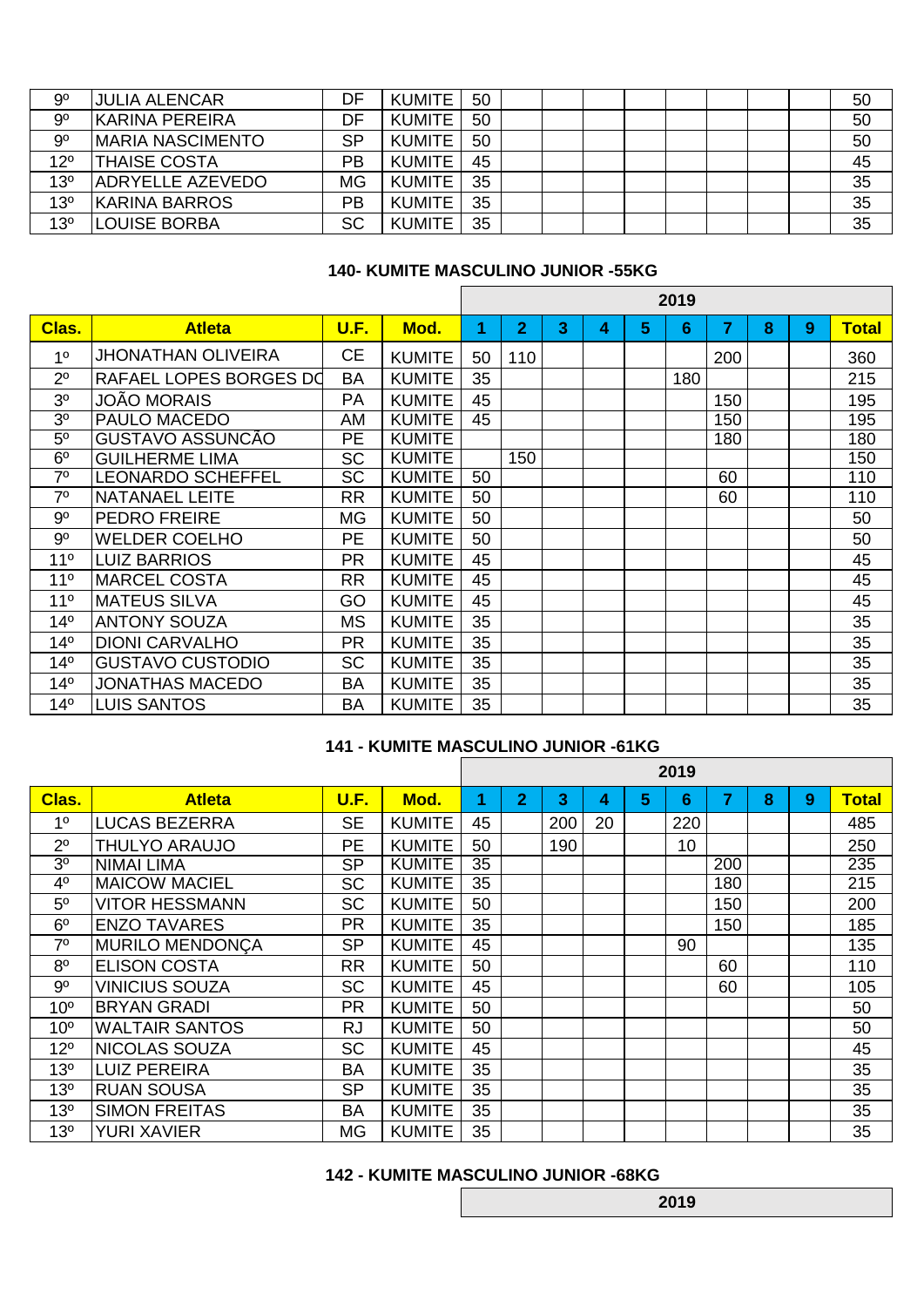| <b>Clas.</b>   | <b>Atleta</b>              | <b>U.F.</b> | Mod.          |    | $\overline{2}$ | ≏ | 4  |    | 6   |     | 8 | 9 | <b>Total</b> |
|----------------|----------------------------|-------------|---------------|----|----------------|---|----|----|-----|-----|---|---|--------------|
| 10             | ANDRÉ SANTOS               | <b>SE</b>   | <b>KUMITE</b> | 50 |                | 5 | 30 | 30 | 220 | 150 |   |   | 485          |
| $2^{\circ}$    | <b>INICOLAS DE SOUZA</b>   | <b>SC</b>   | <b>KUMITE</b> |    |                |   |    |    | 180 | 60  |   |   | 240          |
| 3 <sup>o</sup> | <b>LUCAS SANTOS</b>        | <b>RJ</b>   | <b>KUMITE</b> | 35 |                |   |    |    |     | 200 |   |   | 235          |
| 4 <sup>0</sup> | <b>EDUARDO BITENCOURTT</b> | <b>SC</b>   | <b>KUMITE</b> | 45 |                |   |    |    |     | 180 |   |   | 225          |
| 5 <sup>o</sup> | <b>AYRTON NERES</b>        | <b>SC</b>   | <b>KUMITE</b> | 50 |                |   |    |    |     | 150 |   |   | 200          |
| 6 <sup>o</sup> | <b>VITOR NONINO</b>        | <b>SP</b>   | <b>KUMITE</b> |    | 135            |   |    |    |     |     |   |   | 135          |
| 70             | <b>FILIPE SILVA</b>        | <b>RR</b>   | <b>KUMITE</b> | 50 |                |   |    |    |     | 60  |   |   | 110          |
| 8 <sup>o</sup> | <b>FELIPE LIMA</b>         | <b>SP</b>   | <b>KUMITE</b> | 50 |                |   |    |    |     |     |   |   | 50           |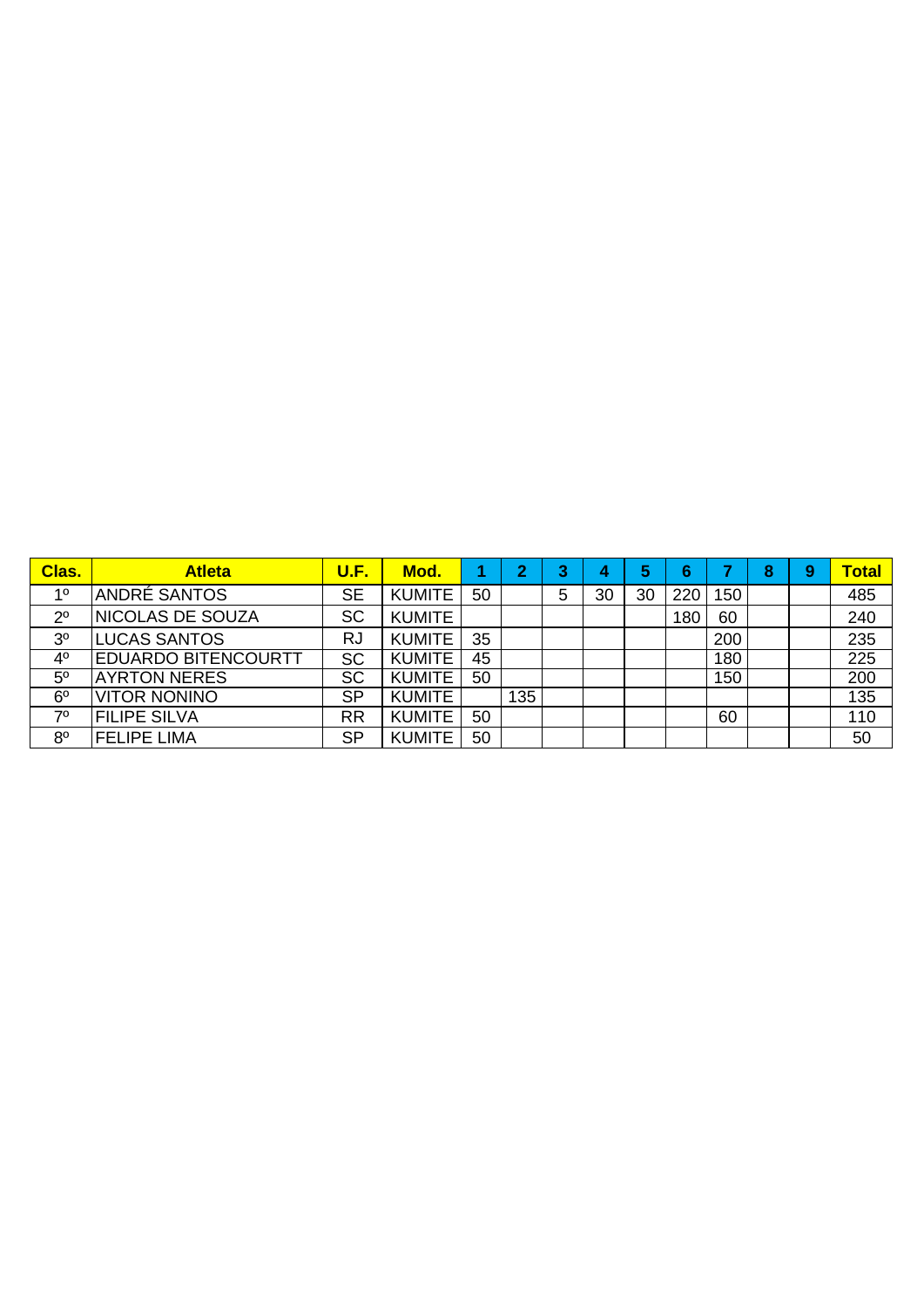| 8 <sup>o</sup>  | <b>GIOVANE GUZZON</b>    | <b>MS</b> | <b>KUMITE</b> | 50 |  |  |  |  | 50 |
|-----------------|--------------------------|-----------|---------------|----|--|--|--|--|----|
| 10 <sup>o</sup> | <b>ERITAN MESSIAS</b>    | <b>SC</b> | <b>KUMITE</b> | 45 |  |  |  |  | 45 |
| 10 <sup>o</sup> | <b>MARCOS FONSECA</b>    | <b>MG</b> | <b>KUMITE</b> | 45 |  |  |  |  | 45 |
| 10 <sup>o</sup> | <b>MIGUEL NASCIMENTO</b> | <b>MG</b> | <b>KUMITE</b> | 45 |  |  |  |  | 45 |
| 13 <sup>o</sup> | <b>ARTHUR SANTO</b>      | <b>MS</b> | <b>KUMITE</b> | 35 |  |  |  |  | 35 |
| 13 <sup>o</sup> | <b>CARLOS COIMBRA</b>    | <b>SP</b> | <b>KUMITE</b> | 35 |  |  |  |  | 35 |
| 13 <sup>o</sup> | <b>IGOR UZUN</b>         | <b>BA</b> | <b>KUMITE</b> | 35 |  |  |  |  | 35 |
| 13 <sup>o</sup> | <b>JOÃO SILVA</b>        | <b>SE</b> | <b>KUMITE</b> | 35 |  |  |  |  | 35 |
| 13 <sup>o</sup> | <b>LUIS LIMA</b>         | <b>PR</b> | <b>KUMITE</b> | 35 |  |  |  |  | 35 |
| 13 <sup>o</sup> | <b>LUIZ FONSECA</b>      | <b>MS</b> | <b>KUMITE</b> | 35 |  |  |  |  | 35 |
| 13 <sup>o</sup> | <b>WILLIAN SILVA</b>     | <b>SC</b> | <b>KUMITE</b> | 35 |  |  |  |  | 35 |

# **143 - KUMITE MASCULINO JUNIOR -76KG**

|                 |                             |             |               |    |                |     |   |     | 2019 |     |   |   |              |
|-----------------|-----------------------------|-------------|---------------|----|----------------|-----|---|-----|------|-----|---|---|--------------|
| Clas.           | <b>Atleta</b>               | <b>U.F.</b> | Mod.          |    | $\overline{2}$ | 3   | 4 | 5   | 6    | 7   | 8 | 9 | <b>Total</b> |
| 1 <sup>0</sup>  | <b>GABRIEL RODRIGUES</b>    | <b>SC</b>   | <b>KUMITE</b> | 35 |                | 240 |   | 210 | 180  | 200 |   |   | 865          |
| $2^{\circ}$     | <b>GABRIEL PINHEIRO</b>     | <b>SP</b>   | <b>KUMITE</b> | 50 | 135            | 275 |   |     | 210  | 150 |   |   | 820          |
| 3 <sup>0</sup>  | <b>MARCOS PEREIRA</b>       | <b>SC</b>   | <b>KUMITE</b> | 50 |                |     |   |     |      | 180 |   |   | 230          |
| 4 <sup>0</sup>  | <b>IMARCOS CAPRA</b>        | <b>SP</b>   | <b>KUMITE</b> |    |                |     |   |     |      | 150 |   |   | 150          |
| 5 <sup>o</sup>  | <b>MARKUS DIAS</b>          | PA          | <b>KUMITE</b> | 50 |                |     |   |     |      | 60  |   |   | 110          |
| 6 <sup>o</sup>  | <b>LUIZ RODRIGUES</b>       | <b>SP</b>   | <b>KUMITE</b> | 45 |                |     |   |     |      | 60  |   |   | 105          |
| 7 <sup>0</sup>  | <b>LUIZ NOTO</b>            | PA          | <b>KUMITE</b> | 50 |                |     |   |     |      |     |   |   | 50           |
| 8 <sup>o</sup>  | <b>FELIPE LIMA</b>          | GO          | <b>KUMITE</b> | 45 |                |     |   |     |      |     |   |   | 45           |
| 8 <sup>o</sup>  | IPEDRO TRAMONTIN            | <b>PR</b>   | <b>KUMITE</b> | 45 |                |     |   |     |      |     |   |   | 45           |
| 10 <sup>o</sup> | <b>FELIPE INTERAMINENSE</b> | <b>PE</b>   | <b>KUMITE</b> | 35 |                |     |   |     |      |     |   |   | 35           |
| 10 <sup>o</sup> | <b>GABRIEL MARTINS</b>      | <b>SP</b>   | <b>KUMITE</b> | 35 |                |     |   |     |      |     |   |   | 35           |
| 10 <sup>o</sup> | LUCAS ARAUJO                | MS          | <b>KUMITE</b> | 35 |                |     |   |     |      |     |   |   | 35           |
| 10 <sup>o</sup> | <b>WALISSON SANTOS</b>      | <b>SE</b>   | <b>KUMITE</b> | 35 |                |     |   |     |      |     |   |   | 35           |
| 10 <sup>o</sup> | <b>WILLIAN VIEIRA</b>       | <b>SP</b>   | <b>KUMITE</b> | 35 |                |     |   |     |      |     |   |   | 35           |

# **144 - KUMITE MASCULINO JUNIOR +76KG**

|                 |                          |             |               |    |                |     |   |   | 2019 |     |   |   |              |
|-----------------|--------------------------|-------------|---------------|----|----------------|-----|---|---|------|-----|---|---|--------------|
| Clas.           | <b>Atleta</b>            | <b>U.F.</b> | Mod.          | 1  | $\overline{2}$ | 3   | 4 | 5 | 6    | 7   | 8 | 9 | <b>Total</b> |
| 1 <sup>0</sup>  | <b>LUCAS HARDY</b>       | DF          | <b>KUMITE</b> | 50 | 110            | 195 |   |   | 240  | 200 |   |   | 795          |
| $2^{\circ}$     | <b>LUCAS ITAVO</b>       | <b>MS</b>   | <b>KUMITE</b> | 50 |                | 240 |   |   | 10   | 150 |   |   | 450          |
| 3 <sup>0</sup>  | <b>JOSÉ ALVITES</b>      | <b>MG</b>   | <b>KUMITE</b> | 45 |                |     |   |   |      | 180 |   |   | 225          |
| 4 <sup>0</sup>  | <b>BRENO REZENDE</b>     | <b>SC</b>   | <b>KUMITE</b> | 50 |                |     |   |   |      | 150 |   |   | 200          |
| 5 <sup>o</sup>  | <b>GIOVANI SALGADO</b>   | <b>SP</b>   | <b>KUMITE</b> |    | 110            |     |   |   |      |     |   |   | 110          |
| 6 <sup>o</sup>  | <b>IDELFONSO JUNIOR</b>  | AM          | <b>KUMITE</b> | 50 |                |     |   |   |      | 60  |   |   | 110          |
| 7 <sup>0</sup>  | <b>IVANHOE JUNIOR</b>    | <b>RN</b>   | <b>KUMITE</b> | 35 |                |     |   |   |      | 60  |   |   | 95           |
| 8 <sup>o</sup>  | <b>BERNARDO CARVALHO</b> | <b>BA</b>   | <b>KUMITE</b> | 50 |                |     |   |   |      |     |   |   | 50           |
| 9 <sup>o</sup>  | <b>NYCOLLAS OLIVEIRA</b> | <b>RJ</b>   | <b>KUMITE</b> | 45 |                |     |   |   |      |     |   |   | 45           |
| $9^{\circ}$     | <b>PEDRO LEITE</b>       | <b>SP</b>   | <b>KUMITE</b> | 45 |                |     |   |   |      |     |   |   | 45           |
| 11 <sup>°</sup> | <b>FELIPE FAUSTINO</b>   | <b>SP</b>   | <b>KUMITE</b> | 35 |                |     |   |   |      |     |   |   | 35           |
| 11 <sup>°</sup> | <b>GABRIEL ARAUJO</b>    | <b>SC</b>   | <b>KUMITE</b> | 35 |                |     |   |   |      |     |   |   | 35           |
| 11 <sup>°</sup> | <b>GABRIEL CHEGAS</b>    | <b>RJ</b>   | <b>KUMITE</b> | 35 |                |     |   |   |      |     |   |   | 35           |
| 11 <sup>°</sup> | <b>JOÃO MELO</b>         | GO          | <b>KUMITE</b> | 35 |                |     |   |   |      |     |   |   | 35           |
| 11 <sup>°</sup> | <b>LEONARDO LIMA</b>     | <b>RJ</b>   | <b>KUMITE</b> | 35 |                |     |   |   |      |     |   |   | 35           |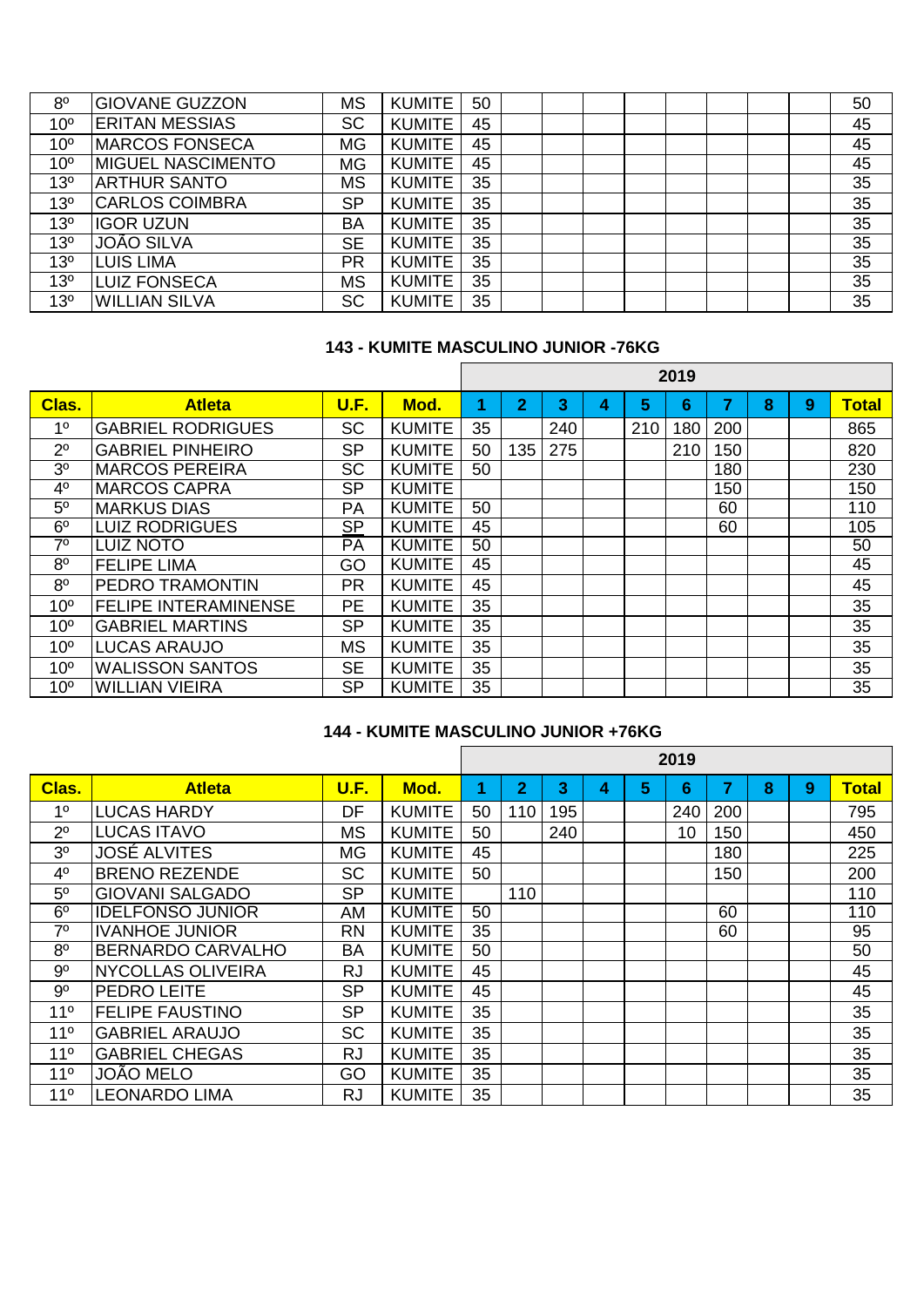#### **149 - KUMITE FEMININO JUNIOR -48KG**

|                 |                          |             |               |    |                |   |   |   | 2019 |     |   |   |                 |
|-----------------|--------------------------|-------------|---------------|----|----------------|---|---|---|------|-----|---|---|-----------------|
| Clas.           | <b>Atleta</b>            | <b>U.F.</b> | Mod.          |    | $\overline{2}$ | 3 | 4 | 5 | 6    |     | 8 | 9 | <b>Total</b>    |
| 1 <sup>0</sup>  | <b>JULIA NASCIMENTO</b>  | <b>BA</b>   | <b>KUMITE</b> | 50 | 150            |   |   |   |      | 180 |   |   | 380             |
| $2^{\circ}$     | <b>SABRINA FERREIRA</b>  | <b>SP</b>   | <b>KUMITE</b> | 50 |                |   |   |   |      | 200 |   |   | 250             |
| 3 <sup>o</sup>  | <b>CAMILY COSTA</b>      | <b>SC</b>   | <b>KUMITE</b> | 35 | 135            | 5 |   |   | 30   |     |   |   | 205             |
| 4 <sup>0</sup>  | <b>ANA MAGALHAES</b>     | <b>RN</b>   | <b>KUMITE</b> | 50 |                |   |   |   |      | 150 |   |   | 200             |
| $5^{\circ}$     | <b>ANA GURGEL</b>        | <b>RN</b>   | <b>KUMITE</b> | 35 |                |   |   |   |      | 150 |   |   | 185             |
| 6 <sup>o</sup>  | <b>INGRID NEVES</b>      | AM          | <b>KUMITE</b> | 50 |                |   |   |   |      | 60  |   |   | 110             |
| 7 <sup>0</sup>  | <b>GABRIELE DOMINGOS</b> | <b>SP</b>   | <b>KUMITE</b> | 45 |                |   |   |   |      | 60  |   |   | 105             |
| 8 <sup>o</sup>  | <b>ALLANA SANTOS</b>     | <b>MG</b>   | <b>KUMITE</b> | 45 |                |   |   |   |      |     |   |   | 45              |
| 8 <sup>o</sup>  | <b>JOICE SILVA</b>       | <b>BA</b>   | <b>KUMITE</b> | 45 |                |   |   |   |      |     |   |   | 45              |
| 10 <sup>o</sup> | <b>MILENA QUELHAS</b>    | <b>RJ</b>   | <b>KUMITE</b> | 35 |                |   |   |   |      |     |   |   | 35              |
| 10 <sup>o</sup> | <b>RAQUEL BRITO</b>      | <b>SE</b>   | <b>KUMITE</b> | 35 |                |   |   |   |      |     |   |   | $\overline{35}$ |
| 10 <sup>o</sup> | YASMIM SANTOS            | <b>MG</b>   | <b>KUMITE</b> | 35 |                |   |   |   |      |     |   |   | 35              |

#### **150- KUMITE FEMININO JUNIOR -53KG**

|                 |                          |           |               |    |                |   |   |   | 2019 |     |   |   |              |
|-----------------|--------------------------|-----------|---------------|----|----------------|---|---|---|------|-----|---|---|--------------|
| Clas.           | <b>Atleta</b>            | U.F.      | Mod.          | 1  | $\overline{2}$ | 3 | 4 | 5 | 6    | 7   | 8 | 9 | <b>Total</b> |
| 1 <sup>0</sup>  | <b>LETICIA MENDEZ</b>    | <b>MS</b> | <b>KUMITE</b> | 45 |                |   |   |   |      | 200 |   |   | 245          |
| $2^{\circ}$     | <b>BARBARA CRUZ</b>      | <b>SP</b> | <b>KUMITE</b> | 50 |                |   |   |   |      | 180 |   |   | 230          |
| 3 <sup>0</sup>  | <b>VITORIA SARMENTO</b>  | <b>SC</b> | <b>KUMITE</b> |    | 135            |   |   |   | 70   |     |   |   | 205          |
| 4 <sup>0</sup>  | <b>CALINE SILVA</b>      | <b>PB</b> | <b>KUMITE</b> | 35 |                |   |   |   |      | 150 |   |   | 185          |
| 4 <sup>0</sup>  | <b>GEOVANA ARAUJO</b>    | <b>ES</b> | <b>KUMITE</b> | 35 |                |   |   |   |      | 150 |   |   | 185          |
| 6 <sup>o</sup>  | <b>CAROLAINI PEREIRA</b> | <b>SC</b> | <b>KUMITE</b> |    | 150            |   |   |   |      |     |   |   | 150          |
| 7 <sup>0</sup>  | <b>IZABELLA CARVALHO</b> | <b>PR</b> | <b>KUMITE</b> | 35 |                |   |   |   |      | 60  |   |   | 95           |
| 7 <sup>0</sup>  | <b>NAYRA SILVA</b>       | <b>MG</b> | <b>KUMITE</b> | 35 |                |   |   |   |      | 60  |   |   | 95           |
| 9 <sup>o</sup>  | <b>ALICE MIRANDA</b>     | <b>SC</b> | <b>KUMITE</b> | 50 |                |   |   |   |      |     |   |   | 50           |
| 9 <sup>o</sup>  | <b>MARIA RODRIGUES</b>   | <b>CE</b> | <b>KUMITE</b> | 50 |                |   |   |   |      |     |   |   | 50           |
| 11 <sup>°</sup> | <b>ANNE IRENO</b>        | <b>MS</b> | <b>KUMITE</b> | 45 |                |   |   |   |      |     |   |   | 45           |
| 11 <sup>°</sup> | <b>SABRINA SOUZA</b>     | <b>SP</b> | <b>KUMITE</b> | 45 |                |   |   |   |      |     |   |   | 45           |
| 13 <sup>o</sup> | <b>LARISSA DUARTE</b>    | <b>SP</b> | <b>KUMITE</b> | 35 |                |   |   |   |      |     |   |   | 35           |
| 13 <sup>o</sup> | <b>MILENA SILVA</b>      | <b>PE</b> | <b>KUMITE</b> | 35 |                |   |   |   |      |     |   |   | 35           |

#### **151 - KUMITE FEMININO JUNIOR -59KG**

|                 |                            |           |               |    |                |   |   |   | 2019 |     |   |   |              |
|-----------------|----------------------------|-----------|---------------|----|----------------|---|---|---|------|-----|---|---|--------------|
| Clas.           | <b>Atleta</b>              | U.F.      | Mod.          |    | $\overline{2}$ | 3 | 4 | 5 | 6    |     | 8 | 9 | <b>Total</b> |
| 1 <sup>0</sup>  | <b>INICOLE BAUCHSPIESS</b> | <b>SC</b> | <b>KUMITE</b> | 35 |                |   |   |   |      | 200 |   |   | 235          |
| 2 <sup>0</sup>  | <b>THAYANE TEIXEIRA</b>    | <b>SC</b> | <b>KUMITE</b> | 50 |                |   |   |   |      | 180 |   |   | 230          |
| 3 <sup>0</sup>  | <b>CAMILA SILVA</b>        | <b>PE</b> | <b>KUMITE</b> | 50 |                |   |   |   |      | 150 |   |   | 200          |
| 4 <sup>0</sup>  | <b>ANGELICA SANTOS</b>     | <b>RR</b> | <b>KUMITE</b> | 35 |                |   |   |   |      | 150 |   |   | 185          |
| 5 <sup>0</sup>  | <b>ALICE MIRANDA</b>       | <b>SC</b> | <b>KUMITE</b> |    |                |   |   |   | 180  |     |   |   | 180          |
| 6 <sup>o</sup>  | <b>MARIA PERES</b>         | <b>SP</b> | <b>KUMITE</b> | 45 |                |   |   |   |      | 60  |   |   | 105          |
| 7 <sup>0</sup>  | DAPHYNNE AZEVEDO           | <b>PE</b> | <b>KUMITE</b> |    |                |   |   |   |      | 60  |   |   | 60           |
| 8 <sup>o</sup>  | <b>FERNANDA PIRES</b>      | <b>SP</b> | <b>KUMITE</b> | 50 |                |   |   |   |      |     |   |   | 50           |
| 8 <sup>o</sup>  | <b>GEOVANNA ARAUJO</b>     | <b>SP</b> | <b>KUMITE</b> | 50 |                |   |   |   |      |     |   |   | 50           |
| 10 <sup>o</sup> | <b>ALICE LOSEKANN</b>      | <b>SC</b> | <b>KUMITE</b> | 45 |                |   |   |   |      |     |   |   | 45           |
| 10 <sup>o</sup> | <b>ANA FREIRE</b>          | <b>RN</b> | <b>KUMITE</b> | 45 |                |   |   |   |      |     |   |   | 45           |
| $12^{\circ}$    | <b>MARIA SANTO</b>         | <b>SP</b> | <b>KUMITE</b> | 35 |                |   |   |   |      |     |   |   | 35           |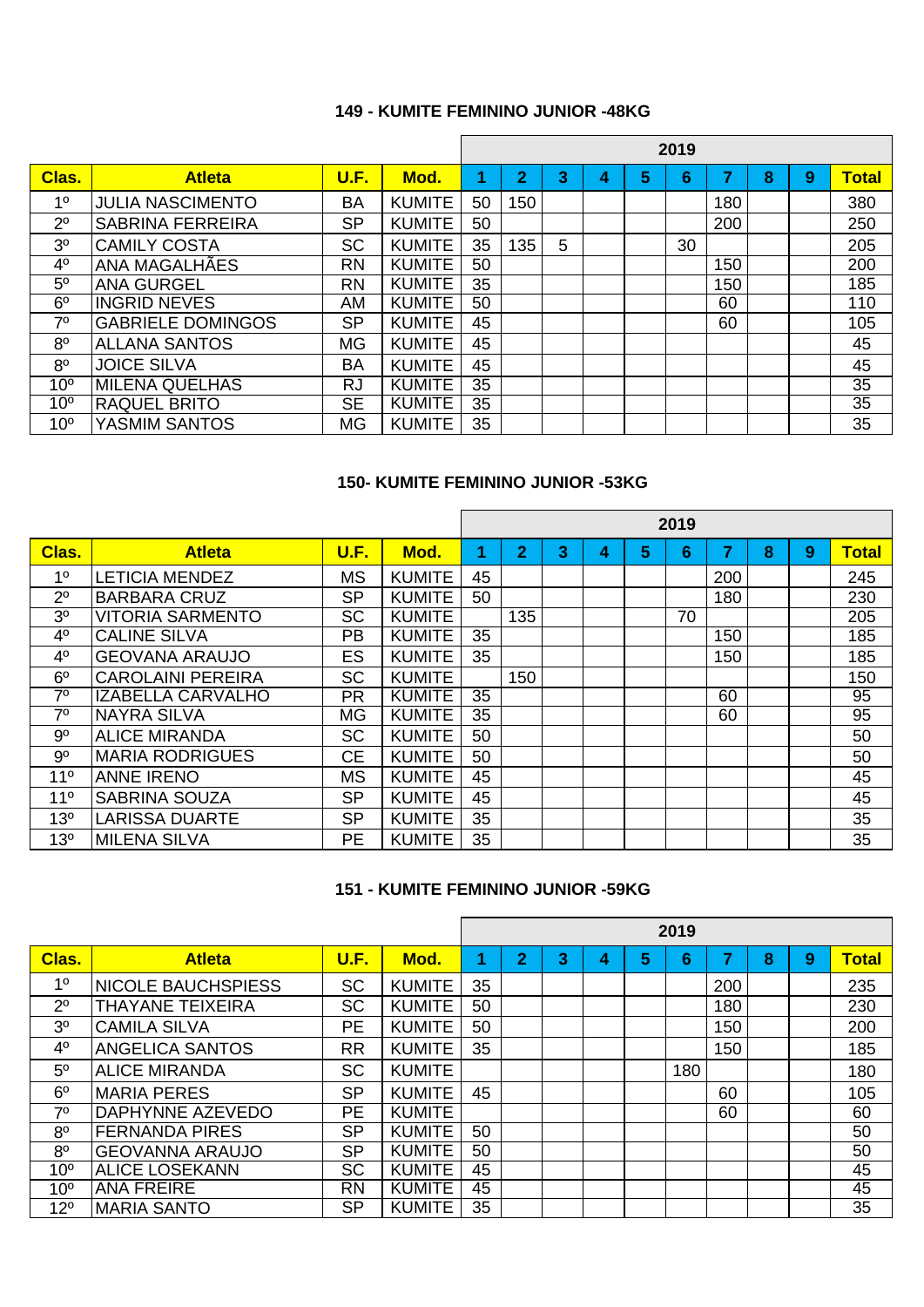| 1 20<br>▎∠        | <b>OPES</b><br><b>ANAIS</b><br><b>MAR</b><br>└ | n n<br>ان | 11T<br>JM<br>$\ddot{\phantom{0}}$<br><u>_</u> | つに<br>ິ  |  |  |  |  | n r<br>◡◡           |
|-------------------|------------------------------------------------|-----------|-----------------------------------------------|----------|--|--|--|--|---------------------|
| 1つ0<br>$\epsilon$ | <b>SANTOS</b><br><b>SAMARA</b>                 | DF        | $I = T$<br>JM<br>ີ<br>--                      | つに<br>ິ  |  |  |  |  | $\sim$ $\sim$<br>◡◡ |
| 1つ0<br>$\epsilon$ | <b>IIMINELL</b><br><b>SAMYRA</b><br>ີ∪Γ່       | <b>MG</b> | 11T<br>JM<br>$\sim$                           | つに<br>◡◡ |  |  |  |  | つに<br>◡◡            |

# **152- KUMITE FEMININO JUNIOR +59KG**

┑

|                 |                            |             |               |    |                |     |     |     | 2019 |                |   |   |              |
|-----------------|----------------------------|-------------|---------------|----|----------------|-----|-----|-----|------|----------------|---|---|--------------|
| Clas.           | <b>Atleta</b>              | <b>U.F.</b> | Mod.          | 1  | $\overline{2}$ | 3   | 4   | 5   | 6    | $\overline{7}$ | 8 | 9 | <b>Total</b> |
| 1 <sup>0</sup>  | <b>ANNA PREZZOTI</b>       | <b>SP</b>   | <b>KUMITE</b> |    | 110            | 270 | 190 | 100 | 190  | 200            |   |   | 1060         |
| $2^{\circ}$     | <b>LUANA PINHEIRO</b>      | <b>SC</b>   | <b>KUMITE</b> | 50 |                | 245 |     |     |      | 150            |   |   | 445          |
| 3 <sup>0</sup>  | <b>MARIA MASCARI</b>       | <b>SP</b>   | <b>KUMITE</b> | 45 |                |     |     |     |      | 180            |   |   | 225          |
| 4 <sup>0</sup>  | <b>CAILANE ALCANTARA</b>   | <b>PE</b>   | <b>KUMITE</b> | 35 |                |     |     |     |      | 150            |   |   | 185          |
| 5 <sup>0</sup>  | THUANY SOUZA               | <b>SC</b>   | <b>KUMITE</b> | 35 |                |     |     |     |      | 60             |   |   | 95           |
| 5 <sup>o</sup>  | <b>VICTORIA PEREIRA</b>    | <b>MG</b>   | <b>KUMITE</b> | 35 |                |     |     |     |      | 60             |   |   | 95           |
| 7 <sup>0</sup>  | <b>CAMILA AMARAL</b>       | <b>MG</b>   | <b>KUMITE</b> | 50 |                |     |     |     |      |                |   |   | 50           |
| $7^\circ$       | <b>GIULIANNI ANDREOTTI</b> | <b>SP</b>   | <b>KUMITE</b> | 50 |                |     |     |     |      |                |   |   | 50           |
| $7^\circ$       | <b>ROSIANE PEREIRA</b>     | <b>RJ</b>   | <b>KUMITE</b> | 50 |                |     |     |     |      |                |   |   | 50           |
| 7 <sup>0</sup>  | <b>VIVIAN VIEIRA</b>       | <b>SE</b>   | <b>KUMITE</b> | 50 |                |     |     |     |      |                |   |   | 50           |
| $11^{\circ}$    | <b>KEISE OLIVEIRA</b>      | AM          | <b>KUMITE</b> | 45 |                |     |     |     |      |                |   |   | 45           |
| 11 <sup>0</sup> | <b>MARIA ROSA</b>          | <b>SC</b>   | <b>KUMITE</b> | 45 |                |     |     |     |      |                |   |   | 45           |
| 11 <sup>°</sup> | <b>SABRINA BERNABEU</b>    | <b>SC</b>   | <b>KUMITE</b> | 45 |                |     |     |     |      |                |   |   | 45           |
| 11 <sup>°</sup> | TAIS CANDIDO               | <b>RJ</b>   | <b>KUMITE</b> | 45 |                |     |     |     |      |                |   |   | 45           |
| 15 <sup>o</sup> | <b>ANA MIGUEL</b>          | <b>SC</b>   | <b>KUMITE</b> | 35 |                |     |     |     |      |                |   |   | 35           |
| 15 <sup>o</sup> | <b>INGRID OLIVEIRA</b>     | <b>SP</b>   | <b>KUMITE</b> | 35 |                |     |     |     |      |                |   |   | 35           |
| 15 <sup>o</sup> | <b>MARIA CASTRO</b>        | SC          | <b>KUMITE</b> | 35 |                |     |     |     |      |                |   |   | 35           |

## **158 - KUMITE MASCULINO SUB-21 -60KG**

|                 |                          |             |               |    |                |     |     |   | 2019 |     |    |   |              |
|-----------------|--------------------------|-------------|---------------|----|----------------|-----|-----|---|------|-----|----|---|--------------|
| Clas.           | <b>Atleta</b>            | <b>U.F.</b> | Mod.          | 1  | $\overline{2}$ | 3   | 4   | 5 | 6    | 7   | 8  | 9 | <b>Total</b> |
| 1 <sup>0</sup>  | <b>GABRIEL HARDY</b>     | DF          | <b>KUMITE</b> | 50 |                | 135 | 195 |   |      |     | 10 |   | 390          |
| $2^{\circ}$     | <b>FREDERICO FELIPE</b>  | <b>SP</b>   | <b>KUMITE</b> | 45 |                |     |     |   |      | 200 |    |   | 245          |
| 3 <sup>0</sup>  | <b>ALYSSON ROSA</b>      | <b>SC</b>   | <b>KUMITE</b> | 45 |                |     |     |   |      | 180 |    |   | 225          |
| 4 <sup>0</sup>  | <b>BERNARDO SILVA</b>    | <b>SC</b>   | <b>KUMITE</b> | 35 |                |     |     |   |      | 150 |    |   | 185          |
| 5 <sup>o</sup>  | <b>GABRIEL AZEVEDO</b>   | <b>SP</b>   | <b>KUMITE</b> | 35 |                |     |     |   |      | 150 |    |   | 185          |
| 6 <sup>o</sup>  | <b>GABRIEL STANKUNAS</b> | <b>SP</b>   | <b>KUMITE</b> |    | 150            |     |     |   |      |     |    |   | 150          |
| 7 <sup>0</sup>  | <b>JOÃO FREIRE</b>       | <b>RN</b>   | <b>KUMITE</b> | 45 |                |     |     |   |      | 60  |    |   | 105          |
| 8 <sup>0</sup>  | <b>THALES REIS</b>       | <b>RJ</b>   | <b>KUMITE</b> | 35 |                |     |     |   |      | 60  |    |   | 95           |
| 9 <sup>o</sup>  | <b>CARLOS OLIVEIRA</b>   | <b>PR</b>   | <b>KUMITE</b> | 50 |                |     |     |   |      |     |    |   | 50           |
| 9 <sup>o</sup>  | <b>DOUGLAS ARAUJO</b>    | <b>PA</b>   | <b>KUMITE</b> | 50 |                |     |     |   |      |     |    |   | 50           |
| $9^{\circ}$     | <b>ERNANE ROCHA</b>      | <b>RR</b>   | <b>KUMITE</b> | 50 |                |     |     |   |      |     |    |   | 50           |
| 9 <sup>o</sup>  | <b>JOÃO SEVERO</b>       | <b>CE</b>   | <b>KUMITE</b> | 50 |                |     |     |   |      |     |    |   | 50           |
| 13 <sup>o</sup> | <b>VITOR SILVEIRA</b>    | <b>RS</b>   | <b>KUMITE</b> | 45 |                |     |     |   |      |     |    |   | 45           |
| 14 <sup>°</sup> | <b>CARLOS SILVA</b>      | <b>SC</b>   | <b>KUMITE</b> | 35 |                | 5   |     |   |      |     |    |   | 40           |
| 15 <sup>o</sup> | <b>GLEDSON ARAUJO</b>    | <b>BA</b>   | <b>KUMITE</b> | 35 |                |     |     |   |      |     |    |   | 35           |
| 15 <sup>o</sup> | <b>GUILHERME BRITO</b>   | <b>SP</b>   | <b>KUMITE</b> | 35 |                |     |     |   |      |     |    |   | 35           |
| 15 <sup>o</sup> | <b>MATHEUS LEMOS</b>     | <b>SP</b>   | <b>KUMITE</b> | 35 |                |     |     |   |      |     |    |   | 35           |
| 15 <sup>o</sup> | <b>RAMON SILVA</b>       | AP          | <b>KUMITE</b> | 35 |                |     |     |   |      |     |    |   | 35           |

# **159 - KUMITE MASCULINO SUB-21 -67KG**

|                |                        |      |               |    |     |  | 2019 |     |     |              |
|----------------|------------------------|------|---------------|----|-----|--|------|-----|-----|--------------|
| <b>Clas.</b>   | Atleta                 | U.F. | <b>Mod.</b>   |    |     |  |      |     |     | <b>Total</b> |
| 10             | <b>IRENAN DOMINGOS</b> | RJ   | <b>KUMITE</b> | 50 | 150 |  |      | 200 | 150 | 550          |
| 20<br><u>_</u> | <b>EDUARDO KINJI</b>   | SЕ   | <b>KUMITE</b> | 45 |     |  |      | 180 |     | 225          |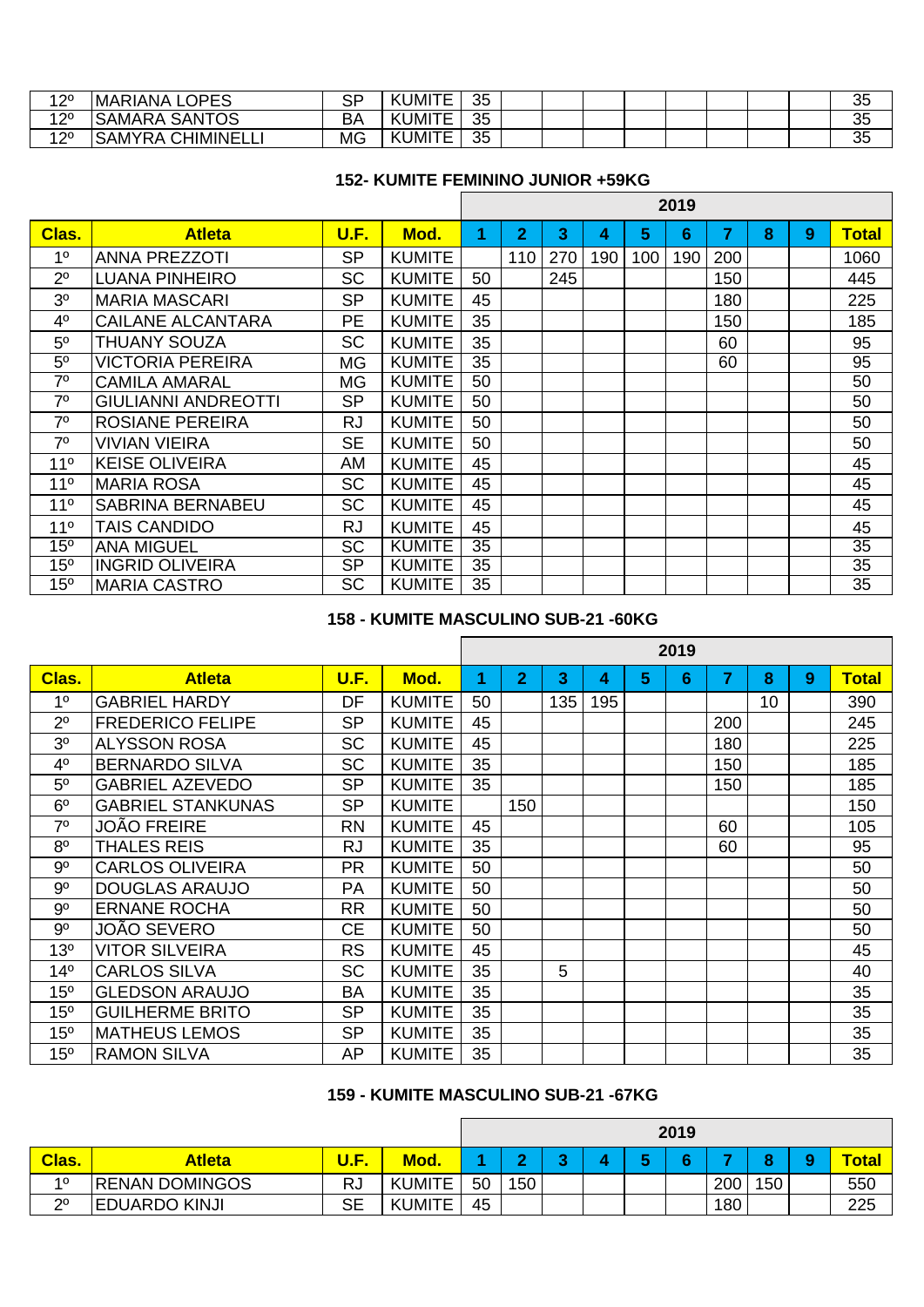| 3 <sup>0</sup>  | <b>JOSÉ VICTOR DILVA</b>  | <b>PE</b> | <b>KUMITE</b> | 50 |   |  | 150 |  | 200 |
|-----------------|---------------------------|-----------|---------------|----|---|--|-----|--|-----|
| 4 <sup>0</sup>  | <b>ANGELO SALES</b>       | <b>PE</b> | <b>KUMITE</b> | 35 |   |  | 150 |  | 185 |
| 5 <sup>o</sup>  | <b>MATHEUS CADAN</b>      | <b>MG</b> | <b>KUMITE</b> | 50 |   |  | 60  |  | 110 |
| 6 <sup>o</sup>  | <b>GABRIEL NASCIMENTO</b> | <b>PR</b> | <b>KUMITE</b> | 35 |   |  | 60  |  | 95  |
| 70              | <b>EDGAR COSTA</b>        | DF        | <b>KUMITE</b> | 50 |   |  |     |  | 50  |
| 7 <sup>0</sup>  | <b>SAMUEL TEIXEIRA</b>    | <b>BA</b> | <b>KUMITE</b> | 45 | 5 |  |     |  | 50  |
| 9 <sup>o</sup>  | <b>MATHEUS CORREA</b>     | <b>SC</b> | <b>KUMITE</b> | 45 |   |  |     |  | 45  |
| 9 <sup>o</sup>  | <b>VINICIUS FIGUEIRA</b>  | <b>MG</b> | <b>KUMITE</b> | 45 |   |  |     |  | 45  |
| 11 <sup>0</sup> | <b>CAIO MORENO</b>        | <b>SP</b> | <b>KUMITE</b> | 35 |   |  |     |  | 35  |
| 11 <sup>°</sup> | <b>GABRIEL MARQUES</b>    | <b>RR</b> | <b>KUMITE</b> | 35 |   |  |     |  | 35  |
| 11 <sup>°</sup> | <b>HERICK ROSA</b>        | <b>SC</b> | <b>KUMITE</b> | 35 |   |  |     |  | 35  |
| 11 <sup>°</sup> | <b>JOÃO BASTOS</b>        | <b>SP</b> | <b>KUMITE</b> | 35 |   |  |     |  | 35  |
| 11 <sup>°</sup> | <b>MAURUCIO JUNIOR</b>    | <b>BA</b> | <b>KUMITE</b> | 35 |   |  |     |  | 35  |
| 11 <sup>°</sup> | <b>RAFAEL ALVES</b>       | <b>SP</b> | <b>KUMITE</b> | 35 |   |  |     |  | 35  |

# **160 - KUMITE MASCULINO SUB-21 -75KG**

|                 |                          |             |               |    |                |     |   |   | 2019 |     |    |   |              |
|-----------------|--------------------------|-------------|---------------|----|----------------|-----|---|---|------|-----|----|---|--------------|
| Clas.           | <b>Atleta</b>            | <b>U.F.</b> | Mod.          | 1  | $\overline{2}$ | 3   | 4 | 5 | 6    | 7   | 8  | 9 | <b>Total</b> |
| 1 <sup>0</sup>  | <b>MARCO ANJOS</b>       | <b>SC</b>   | <b>KUMITE</b> |    | 150            | 270 |   |   |      |     | 10 |   | 430          |
| 2 <sup>0</sup>  | <b>JOSE NETTO</b>        | <b>SP</b>   | <b>KUMITE</b> | 50 |                |     |   |   |      | 200 |    |   | 250          |
| 3 <sup>0</sup>  | <b>GUSTAVO RODRIGUES</b> | <b>MG</b>   | <b>KUMITE</b> | 35 |                |     |   |   |      | 180 |    |   | 215          |
| 4 <sup>0</sup>  | <b>RHUAN FONSECA</b>     | <b>MG</b>   | <b>KUMITE</b> | 50 |                |     |   |   |      | 150 |    |   | 200          |
| $5^{\circ}$     | PEDRO RIBEIRO            | МA          | <b>KUMITE</b> | 45 |                |     |   |   |      | 150 |    |   | 195          |
| 6 <sup>o</sup>  | <b>WEILER COSTA</b>      | <b>RR</b>   | <b>KUMITE</b> | 50 |                |     |   |   |      | 60  |    |   | 110          |
| 7 <sup>0</sup>  | <b>VICTOR CARVALHO</b>   | <b>PA</b>   | <b>KUMITE</b> | 35 |                |     |   |   |      | 60  |    |   | 95           |
| 8 <sup>0</sup>  | <b>GUILHERME SILVA</b>   | <b>SP</b>   | <b>KUMITE</b> | 50 |                | 10  |   |   |      |     |    |   | 60           |
| 9 <sup>o</sup>  | <b>GABRIEL GURGEL</b>    | <b>RN</b>   | <b>KUMITE</b> | 50 |                |     |   |   |      |     |    |   | 50           |
| 10 <sup>o</sup> | <b>GABRIEL FERREIRA</b>  | <b>MG</b>   | <b>KUMITE</b> | 45 |                |     |   |   |      |     |    |   | 45           |
| 10 <sup>o</sup> | <b>JUAN SILVA</b>        | <b>SC</b>   | <b>KUMITE</b> | 45 |                |     |   |   |      |     |    |   | 45           |
| 10 <sup>o</sup> | <b>PEDRO LIMA</b>        | <b>CE</b>   | <b>KUMITE</b> | 45 |                |     |   |   |      |     |    |   | 45           |
| 13 <sup>o</sup> | <b>ALESSANDRO FURLAN</b> | <b>SP</b>   | <b>KUMITE</b> | 35 |                |     |   |   |      |     |    |   | 35           |
| 13 <sup>o</sup> | <b>GABRIEL LIMA</b>      | <b>PE</b>   | <b>KUMITE</b> | 35 |                |     |   |   |      |     |    |   | 35           |
| 13 <sup>°</sup> | <b>GRIGOR OLIVEIRA</b>   | <b>SP</b>   | <b>KUMITE</b> | 35 |                |     |   |   |      |     |    |   | 35           |
| 13 <sup>o</sup> | <b>LUCAS RIBEIRO</b>     | <b>RN</b>   | <b>KUMITE</b> | 35 |                |     |   |   |      |     |    |   | 35           |
| 13 <sup>o</sup> | <b>LUCAS VALMORBINA</b>  | <b>PR</b>   | <b>KUMITE</b> | 35 |                |     |   |   |      |     |    |   | 35           |
| 13 <sup>o</sup> | <b>TIAGO HERCULANO</b>   | <b>RN</b>   | <b>KUMITE</b> | 35 |                |     |   |   |      |     |    |   | 35           |

## **161 - KUMITE MASCULINO SUB-21 -84KG**

|                 |                          |             |               |    |                         |     |   |   | 2019 |     |    |   |              |
|-----------------|--------------------------|-------------|---------------|----|-------------------------|-----|---|---|------|-----|----|---|--------------|
| Clas.           | <b>Atleta</b>            | <b>U.F.</b> | Mod.          |    | $\overline{\mathbf{2}}$ | 3   | 4 | 5 | 6    |     | 8  | 9 | <b>Total</b> |
| 10              | <b>ERICK TAIRA</b>       | <b>MS</b>   | <b>KUMITE</b> | 50 | 110                     | 5   |   |   |      | 200 | 10 |   | 375          |
| $2^{\circ}$     | <b>GUILHERME SALGADO</b> | <b>SP</b>   | <b>KUMITE</b> | 35 |                         |     |   |   |      | 180 |    |   | 215          |
| 3 <sup>0</sup>  | <b>FERNANDO CANDIDO</b>  | <b>PB</b>   | <b>KUMITE</b> | 50 |                         | 100 |   |   |      | 60  |    |   | 210          |
| 4 <sup>0</sup>  | <b>IMATHEUS SANTOS</b>   | <b>SP</b>   | <b>KUMITE</b> | 45 |                         |     |   |   |      | 150 |    |   | 195          |
| 5 <sup>0</sup>  | <b>WESLEY SILVA</b>      | <b>SC</b>   | <b>KUMITE</b> | 35 |                         |     |   |   |      | 150 |    |   | 185          |
| 6 <sup>o</sup>  | <b>BRUNO FERREIRA</b>    | ES          | <b>KUMITE</b> | 45 |                         |     |   |   |      | 60  |    |   | 105          |
| 70              | ANDRÉ MESQUITA           | <b>RO</b>   | <b>KUMITE</b> | 50 |                         |     |   |   |      |     |    |   | 50           |
| 70              | JOÃO VICTOR BARBOSA      | <b>SP</b>   | <b>KUMITE</b> | 50 |                         |     |   |   |      |     |    |   | 50           |
| 9 <sup>o</sup>  | <b>ALLAN SANTOS</b>      | <b>SP</b>   | <b>KUMITE</b> | 45 |                         |     |   |   |      |     |    |   | 45           |
| 10 <sup>o</sup> | <b>WESLLEY ALVES</b>     | <b>SP</b>   | <b>KUMITE</b> | 35 |                         |     |   |   |      |     |    |   | 35           |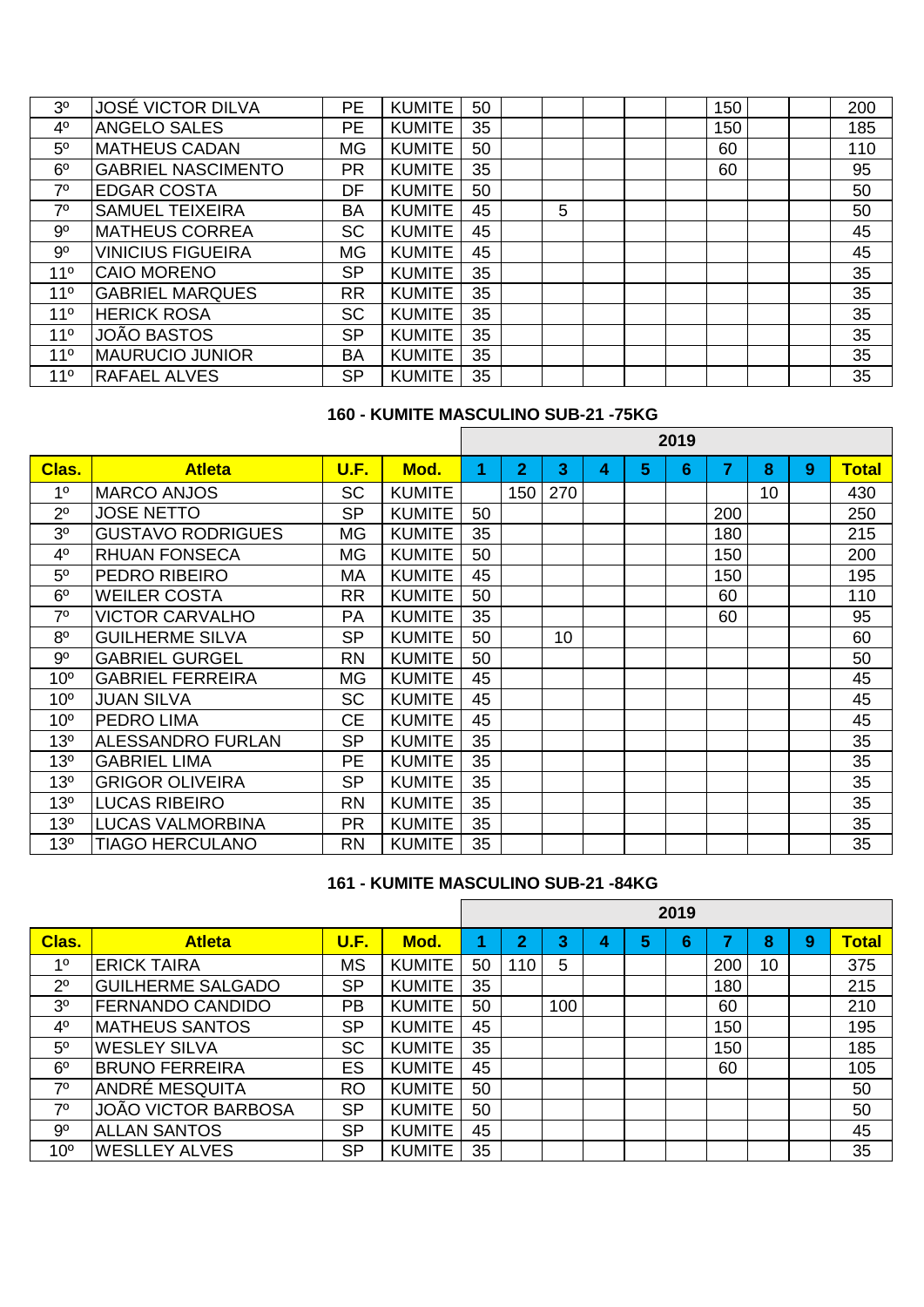### **162 - KUMITE MASCULINO SUB-21 +84KG**

|                 |                            |           |               | 2019 |                         |     |   |   |   |     |    |   |              |
|-----------------|----------------------------|-----------|---------------|------|-------------------------|-----|---|---|---|-----|----|---|--------------|
| Clas.           | <b>Atleta</b>              | U.F.      | Mod.          |      | $\overline{\mathbf{2}}$ | 3   | 4 | 5 | 6 |     | 8  | 9 | <b>Total</b> |
| 10              | <b>VITOR MENEZES</b>       | <b>SE</b> | <b>KUMITE</b> | 50   | 150                     | 195 |   |   |   |     |    |   | 395          |
| 2 <sup>0</sup>  | <b>GIOVANE SALGADO</b>     | <b>SP</b> | <b>KUMITE</b> | 45   |                         |     |   |   |   | 200 |    |   | 245          |
| 3 <sup>0</sup>  | <b>MATHEUS DIOTTO</b>      | <b>SP</b> | <b>KUMITE</b> | 50   |                         |     |   |   |   | 180 | 10 |   | 240          |
| 4 <sup>0</sup>  | <b>VYTOR VITORIANO</b>     | <b>SP</b> | <b>KUMITE</b> | 45   |                         |     |   |   |   | 150 |    |   | 195          |
| 5 <sup>0</sup>  | <b>LUCAS LUNGHARD</b>      | <b>SC</b> | <b>KUMITE</b> | 35   |                         |     |   |   |   | 150 |    |   | 185          |
| 6 <sup>o</sup>  | <b>VIRGILIO NETO</b>       | <b>SE</b> | <b>KUMITE</b> | 35   | 110                     |     |   |   |   |     |    |   | 145          |
| 70              | <b>GIOVANI SERRE</b>       | <b>SP</b> | <b>KUMITE</b> | 50   |                         |     |   |   |   |     |    |   | 50           |
| 70              | <b>MIQUEIAS MENDES</b>     | <b>MG</b> | <b>KUMITE</b> | 50   |                         |     |   |   |   |     |    |   | 50           |
| 9 <sup>o</sup>  | <b>LUCAS INACIO</b>        | <b>MG</b> | <b>KUMITE</b> | 45   |                         |     |   |   |   |     |    |   | 45           |
| 10 <sup>o</sup> | <b>LUCAS SILVA MIRANDA</b> | <b>SP</b> | <b>KUMITE</b> | 35   |                         |     |   |   |   |     |    |   | 35           |

#### **168 - KUMITE FEMININO SUB-21 -50KG**

|                 |                          |           |               | 2019 |                |     |   |   |   |     |    |   |              |
|-----------------|--------------------------|-----------|---------------|------|----------------|-----|---|---|---|-----|----|---|--------------|
| Clas.           | <b>Atleta</b>            | U.F.      | Mod.          | 4    | $\overline{2}$ | 3   | 4 | 5 | 6 | 7   | 8  | 9 | <b>Total</b> |
| 1 <sup>0</sup>  | <b>JULIANA OLIVEIRA</b>  | <b>RJ</b> | <b>KUMITE</b> | 50   |                | 195 |   |   |   | 200 |    |   | 445          |
| $2^{\circ}$     | <b>MARIA CARVALHO</b>    | <b>SC</b> | <b>KUMITE</b> | 50   | 110            | 240 |   |   |   |     | 10 |   | 410          |
| 3 <sup>0</sup>  | <b>ANNA XIMENES</b>      | <b>RR</b> | <b>KUMITE</b> | 45   |                |     |   |   |   | 180 |    |   | 225          |
| 4 <sup>0</sup>  | <b>AYRA EURENIO</b>      | <b>SP</b> | <b>KUMITE</b> | 50   |                |     |   |   |   | 150 |    |   | 200          |
| 4 <sup>0</sup>  | <b>THAMIRES ALMEIDA</b>  | <b>SP</b> | <b>KUMITE</b> | 50   |                |     |   |   |   | 150 |    |   | 200          |
| 6 <sup>o</sup>  | <b>LETICIA ALVES</b>     | <b>PR</b> | <b>KUMITE</b> | 45   |                |     |   |   |   | 60  |    |   | 105          |
| 70              | <b>NICOLLY MOREIRA</b>   | GO        | <b>KUMITE</b> | 35   |                |     |   |   |   | 60  |    |   | 95           |
| 8 <sup>o</sup>  | <b>BRENDA SILVA</b>      | <b>SP</b> | <b>KUMITE</b> | 45   |                |     |   |   |   |     |    |   | 45           |
| 8 <sup>o</sup>  | <b>EVELYN AGUIAR</b>     | AP        | <b>KUMITE</b> | 45   |                |     |   |   |   |     |    |   | 45           |
| 10 <sup>o</sup> | <b>ANNE SILVA</b>        | <b>PE</b> | <b>KUMITE</b> | 35   |                |     |   |   |   |     |    |   | 35           |
| 10 <sup>o</sup> | <b>ERICKA NASCIMENTO</b> | <b>SC</b> | <b>KUMITE</b> | 35   |                |     |   |   |   |     |    |   | 35           |
| 10 <sup>o</sup> | <b>KAROLINE BURJACK</b>  | TO        | <b>KUMITE</b> | 35   |                |     |   |   |   |     |    |   | 35           |
| $10^{\circ}$    | <b>MARIA FREITAS</b>     | <b>SP</b> | <b>KUMITE</b> | 35   |                |     |   |   |   |     |    |   | 35           |
| 10 <sup>o</sup> | <b>MARIA PEIXOTO</b>     | <b>MG</b> | <b>KUMITE</b> | 35   |                |     |   |   |   |     |    |   | 35           |

#### **169 - KUMITE FEMININO SUB-21 -55KG**

|                 |                           |           |               | 2019 |                |     |   |   |   |     |   |   |              |
|-----------------|---------------------------|-----------|---------------|------|----------------|-----|---|---|---|-----|---|---|--------------|
| Clas.           | <b>Atleta</b>             | U.F.      | Mod.          |      | $\overline{2}$ | 3   | 4 | 5 | 6 |     | 8 | 9 | <b>Total</b> |
| 10              | <b>LAURA LOSEKANN</b>     | <b>SC</b> | <b>KUMITE</b> | 50   | 110            | 200 |   |   |   |     |   |   | 360          |
| $2^{\circ}$     | <b>CAROLAINI PEREIRA</b>  | <b>SC</b> | <b>KUMITE</b> | 45   |                |     |   |   |   | 200 |   |   | 245          |
| 3 <sup>0</sup>  | <b>KELLY FERNANDES</b>    | <b>RJ</b> | <b>KUMITE</b> | 35   |                |     |   |   |   | 180 |   |   | 215          |
| 4 <sup>0</sup>  | <b>MARIA FERNANDEZ</b>    | <b>SP</b> | <b>KUMITE</b> | 50   |                |     |   |   |   | 150 |   |   | 200          |
| 5 <sup>0</sup>  | <b>JULIA SANTOS</b>       | SC        | <b>KUMITE</b> | 35   |                |     |   |   |   | 150 |   |   | 185          |
| 6 <sup>o</sup>  | <b>PAULA FREIRE</b>       | PE        | <b>KUMITE</b> | 50   |                |     |   |   |   | 60  |   |   | 110          |
| 7 <sup>0</sup>  | <b>DEBORA LIMA</b>        | PE        | <b>KUMITE</b> | 45   |                |     |   |   |   | 60  |   |   | 105          |
| 8 <sup>o</sup>  | <b>LUIZA ORSINI</b>       | <b>SP</b> | <b>KUMITE</b> | 50   |                |     |   |   |   |     |   |   | 50           |
| 9 <sup>o</sup>  | <b>ISADORA CHINARELLO</b> | <b>SP</b> | <b>KUMITE</b> | 45   |                |     |   |   |   |     |   |   | 45           |
| $9^{\circ}$     | <b>VIVIANE PEREIRA</b>    | <b>RO</b> | <b>KUMITE</b> | 45   |                |     |   |   |   |     |   |   | 45           |
| 11 <sup>°</sup> | <b>ERICA ANDRADE</b>      | <b>ES</b> | <b>KUMITE</b> | 35   |                |     |   |   |   |     |   |   | 35           |
| 11 <sup>°</sup> | <b>GIOVANNA SILVA</b>     | <b>SP</b> | <b>KUMITE</b> | 35   |                |     |   |   |   |     |   |   | 35           |
| $11^{\circ}$    | <b>LETICIA ALMEIDA</b>    | <b>RJ</b> | <b>KUMITE</b> | 35   |                |     |   |   |   |     |   |   | 35           |

# **170 - KUMITE FEMININO SUB-21 -61KG**

|         |                      |    |               | 2019 |  |     |  |  |     |     |  |  |              |
|---------|----------------------|----|---------------|------|--|-----|--|--|-----|-----|--|--|--------------|
| Clas.   | <b>Atleta</b>        |    | <b>Mod.</b>   |      |  |     |  |  | . . |     |  |  | <b>Total</b> |
| 10      | <b>TAIS OLIVEIRA</b> | СE | KUMITE<br>KI  | 50   |  | 240 |  |  |     | 200 |  |  | 490          |
| 20<br>▃ | <b>LIVIA SILVA</b>   | PA | <b>KUMITE</b> | 50   |  |     |  |  |     | 180 |  |  | 230          |